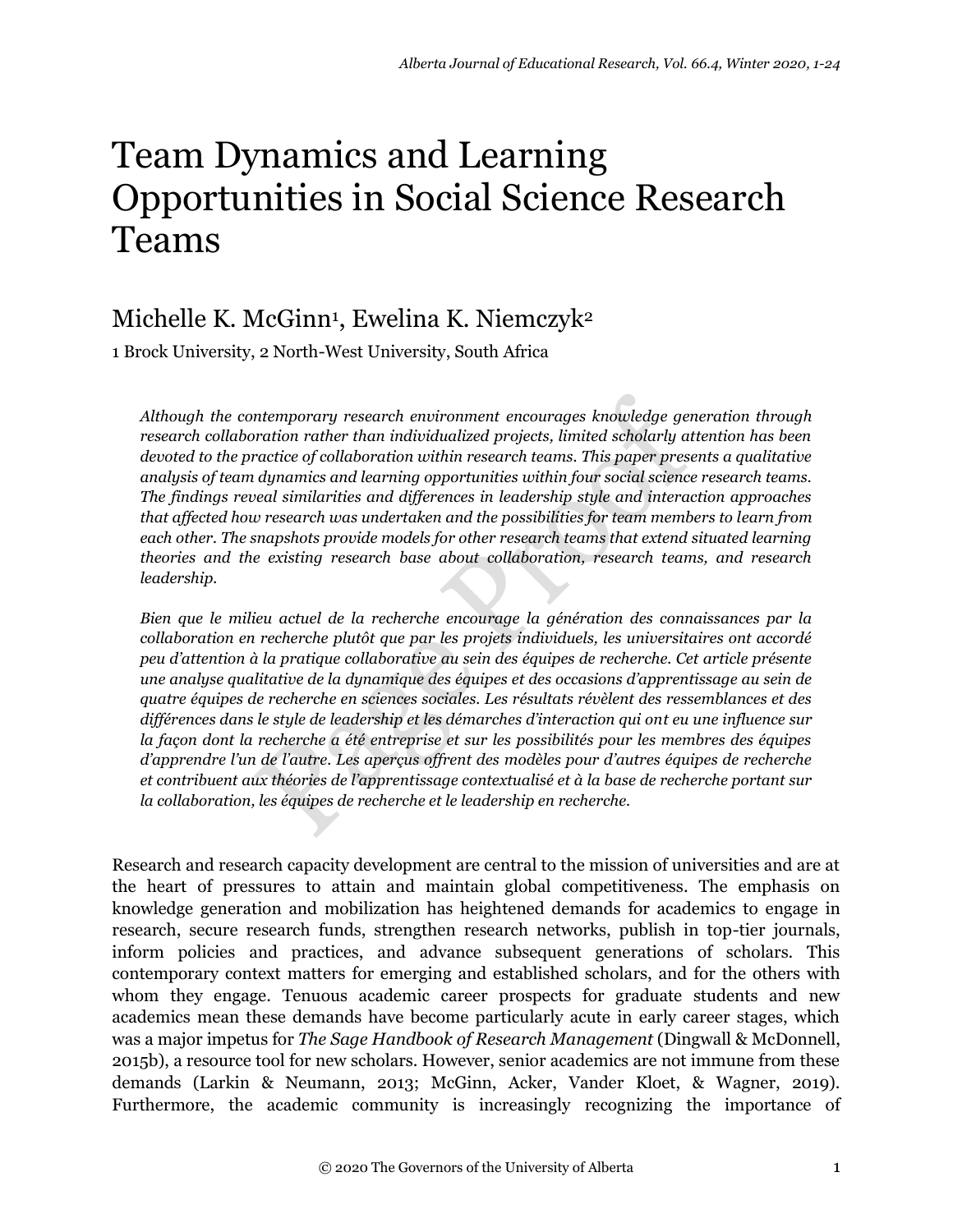diversifying the racial, cultural, ethnic, and gender composition of the research workforce and enhancing the intercultural competencies of all researchers to work with diverse others (Nielsen, Bloch, & Schiebinger, 2018; Perez, Robbins, Harris, & Montgomery, 2019). Pressures for research and research leadership are high and seem to be mounting in all facets and at all career stages within academe.

To meet these demands, research funding agencies and institutional administrators encourage research collaboration rather than individualized projects. Collaboration is presumed to be a more effective and efficient strategy to achieve knowledge breakthroughs than "lone scribes sequestered in individual offices" (McGinn, Shields, Manley-Casimir, Grundy, & Fenton, 2005, p. 562; see also Hall et al., 2018; Mensah & Enu-Kwesi, 2018). For example, the Social Sciences and Humanities Research Council of Canada (SSHRC, 2016), the (South African) National Research Foundation (2016), and UK Research and Innovation (2018) all highlight large-scale collaborations involving scholars from multiple disciplines and institutions working alongside public stakeholders and knowledge users.

Despite pressures and strategies associated with expanding the size, scope, and composition of research teams, published literature (including "scholarship of academic research," Brew & Lucas, 2009, p. 7) provides limited consideration for the ways to make these teams work. This paper is directed at understanding what happens within social science research teams. We present an analysis of the research team dynamics and learning opportunities for social science researchers from four research teams. The paper is intended to raise awareness about the diverse ways research teams interact and the resulting influences on learning opportunities within the teams. This qualitative research study is informed by situated learning theories (Semin & Smith, 2013; Wenger, 2010) and the existing research base about collaboration, research teams, and research leadership as we describe below. These introductory sections provide the context for the later discussion of the research approach and findings.

## **Situated Learning Theories**

We approach this work from the perspective of situated learning theories, which present learning, knowing, doing, and being as inherently intertwined social functions (Bang, 2015; Semin & Smith, 2013; Wenger, 2010). To understand what people learn or know as members of a research team involves consideration of what they do, how they engage with resources or other people, and how they perceive themselves and are perceived by others. We therefore consider participation, social interactions, and identity construction as essential to our investigations of learning opportunities and team dynamics.

Knowledge is captured in action. From a Deweyan perspective, "knowing is doing" (Wong, Pugh, & the Dewey Ideas Group at Michigan State University, 2001). Doing research is an active demonstration of research capacity (which entails knowledge, skills, attitude, and more, as per Evans, 2012); at the same time, doing research is a means to build research capacity. McGinn (2015) articulated the ways student research assistants develop as researchers as they undertake research tasks, communicate about research, and contribute to research knowledge. Likewise, experienced researchers continue to develop professionally as researchers by undertaking new research tasks, individually or collectively.

Research, like all learning, is a socially situated accomplishment. What researchers do, the others with whom they interact, and the tools or resources available all shape the research they do and the knowledge they glean. Even when research is conducted individually, it is a social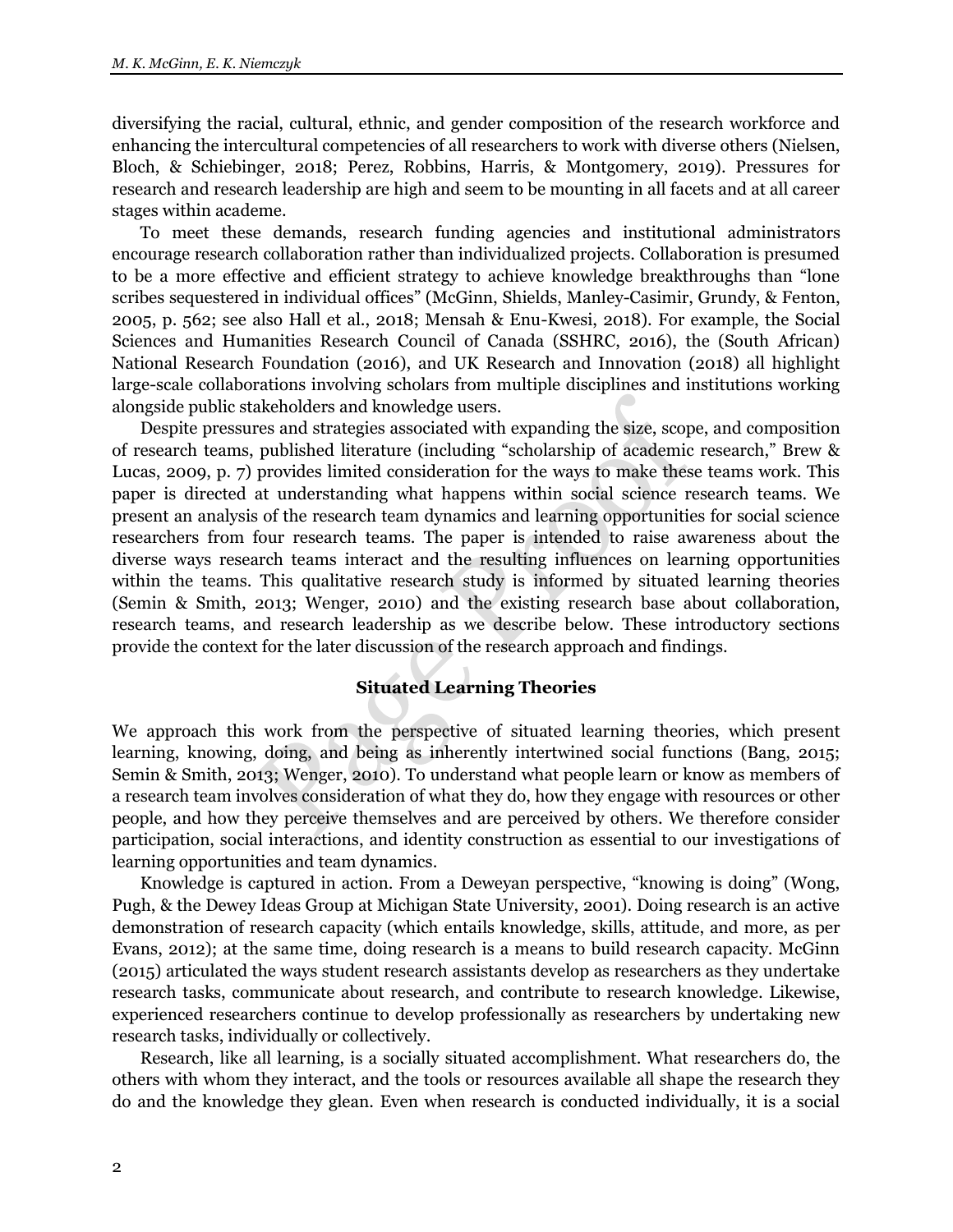practice that engages a broader community of scholars and scholarship. Research is a conversation with the authors and ideas cited and with future audiences for the work (Bridges, 2014). These conversations are shaped by distributed communities of practice (Arthur, 2016), academic literacies (Nygaard, 2017), relational epistemologies (Bang, 2015), and affiliation networks (Rawlings & McFarland, 2011).

As researchers engage with others (directly or indirectly), their sense of themselves as researchers emerges and changes. "Identities [are] inescapably both personal and social—not only in their content, but also in the processes by which they are formed, maintained, and changed over time" (Vignoles, 2019, p. 290). Depending upon the tasks undertaken and the interactions with supervisors or other team members, students may think of themselves as learners, assistants, future colleagues, or collaborators (McGinn, 2015; Nyquist & Wulff, 1996). Through their research and interactions with others, experienced researchers may conceive of themselves as colleagues, collaborators, experts, or leaders. Identities as researchers depend not only on the ways individuals perceive themselves, but also on the ways "they are perceived and positioned by others" (Leibowitz, Ndebele, & Winberg, 2014, p. 1266). The various ways people perceive themselves and are perceived by others are intertwined with their learning. Hence, it is impossible to separate doing research, knowing research, and being a researcher. The interdependent relationships between learning, knowing, doing, and being are central to situated learning perspectives (McGinn, 2015; Wenger, 2010).

# **Collaboration and Research Teams**

Most social science research is collaborative as evidenced by co-authorship and other stated contributions (Leahey, 2016). Empirical studies demonstrate the importance of collaboration to researchers and their research projects. A range of studies demonstrates that research projects and other creative endeavours benefit from distributed learning and the synergistic evolution of ideas within teams (Graham Bertolini, Weber, Strand, & Smith, 2019; Ritchie & Rigano, 2007; Nielsen et al., 2018). Collaboration expands funding opportunities and contributes to career advancement (Abramo, D'Angelo, & Murgia, 2014; Leahey, 2016). As well, interacting with and learning from collaborators promotes enjoyment and contributes to personal and professional development as researchers (Leibowitz et al., 2014; McGinn, 2012; Niemczyk, 2019; Ritchie & Rigano, 2007).

Despite these many positive outcomes, the move toward collaborative research also comes with new challenges in relation to ensuring effective communication, participation, and management structures (McGinn et al., 2005; Mountz, Miyares, Wright, & Bailey, 2003; Sumsion, 2014). De Saá, Diaz, Aguiar, and Ballesteros (2017) demonstrated that diversity within a research team adds skills and perspectives that contribute to knowledge production. However, team diversity may also create conflict in terms of communication and interactions between team members, leading De Saá et al. to conclude that there is a need to achieve balance with respect to the amount and type of diversity to maximize research team performance.

Collaboration entails establishing roles and expectations for each member of the group (McGinn et al., 2005). Critical studies of collaboration identify the ways that divisions of labour within research teams influence relations among team members, which in turn affect the possibilities and credit for knowledge generated (Mauthner & Doucet, 2008; Müller, 2012). Team members come with varied experience and expertise, and they may hold different academic ranks. Team members may have identified responsibilities and titles (e.g., as principal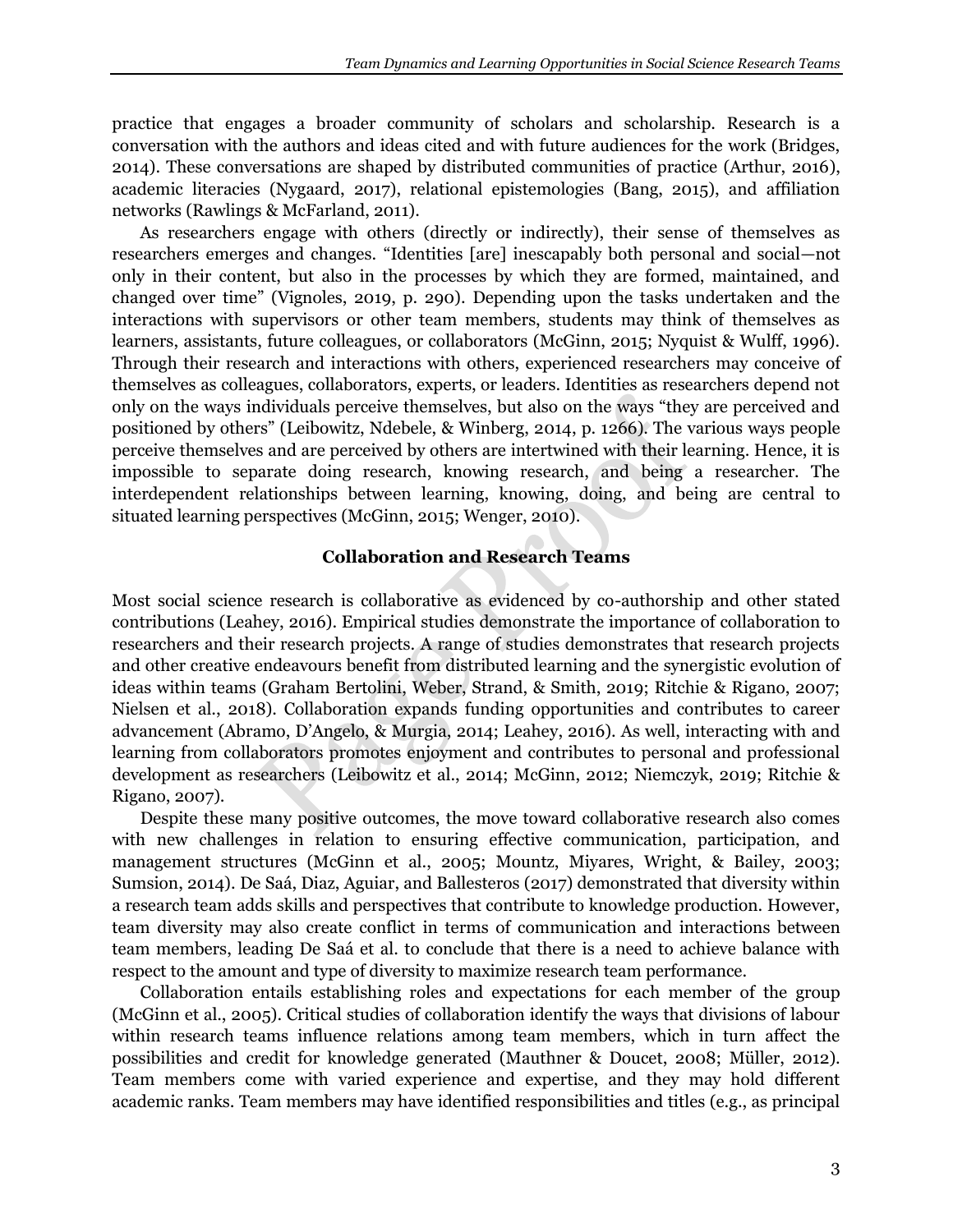investigator or project lead, project manager, co-researcher, collaborator, assistant, technician), especially in funded research. These formal roles may or may not align with individual or group expectations, which the team may or may not have discussed. It is essential to be mindful of the resulting effects of power and status differences (Gaughan & Bozeman, 2016; Osbakken, 2014).

Research leadership styles may vary from autocratic to laissez faire with a decided preference toward shared or democratic approaches for social science team members (Chandler, 2011). The research team members Chandler (2011) interviewed were clear that they wanted to be consulted and included, but they also preferred leaders who knew "when to end consultation and take appropriate action" (p. 189). Effective research leadership entails knowing and respecting team members' capacities and potential contributions (Chandler, 2011; Owusu, Kalipeni, Awortwi, & Kiiru, 2017).

In the contemporary context of evident time pressures (Felt, 2017; Ylijoki, 2013; Ylijoki & Mäntylä, 2003), the time scales for collaboration are important. Collaboration promotes divisions of labour whereby different individuals may be working simultaneously on a project, which could be expected to advance a project more rapidly than individual work; however, the need to coordinate the various efforts adds substantively to project timelines. Ylijoki and Mäntylä (2003) described four competing perspectives on time that individual academics face. The permutations of competing time perspectives increase exponentially as the number of collaborators increases because each participant has an individual set of time constraints, perspectives, and priorities. Collaboration builds dependencies whereby next steps may necessitate another individual completing a different step, introducing possible sequencing challenges that could affect the overall project schedule.

Funding and reward structures encourage collaboration, yet grant application instructions and review processes may obstruct the possibilities to engage others (McGinn et al., 2019). Furthermore, the research evidence shows collaboration is not always positive. Many collaborators experience mixed reactions, identifying both pleasures and pains of collaboration (Elizabeth & Grant, 2013; McGinn, 2012). Research collaborators may experience differential benefits from collaboration depending upon status and role differences (Gaughan & Bozeman, 2016; Lee & Bozeman, 2005; Osbakken, 2014), yet VanLandingham (2015) identified mutual benefit as key to "durable and successful teams" (p. 328). Macfarlane's (2017) moral continuum of collaboration shows a range of possibilities for interaction. There may also be uncomfortable tensions between collaboration and competition (van den Besselaar, Hemlin, & van der Weijden, 2012).

There is a distinct need to understand the functioning of social science research teams to advance knowledge and support research capacity development. Given the focus on the practice of collaboration within research teams, this study offers valuable insight about similarities and differences in leadership styles, interaction approaches that affect how research is undertaken, and possibilities for team members to learn from each other. As described in this section, collaborative research has the potential to provide many positive outcomes, yet it may also bring challenges that can be disruptive.

#### **Research Methods**

We secured institutional ethics clearance and then recruited four social science research teams to participate in the study. The main data sources were observational fieldnotes recorded over several months during and immediately following the teams' meetings and research fieldwork.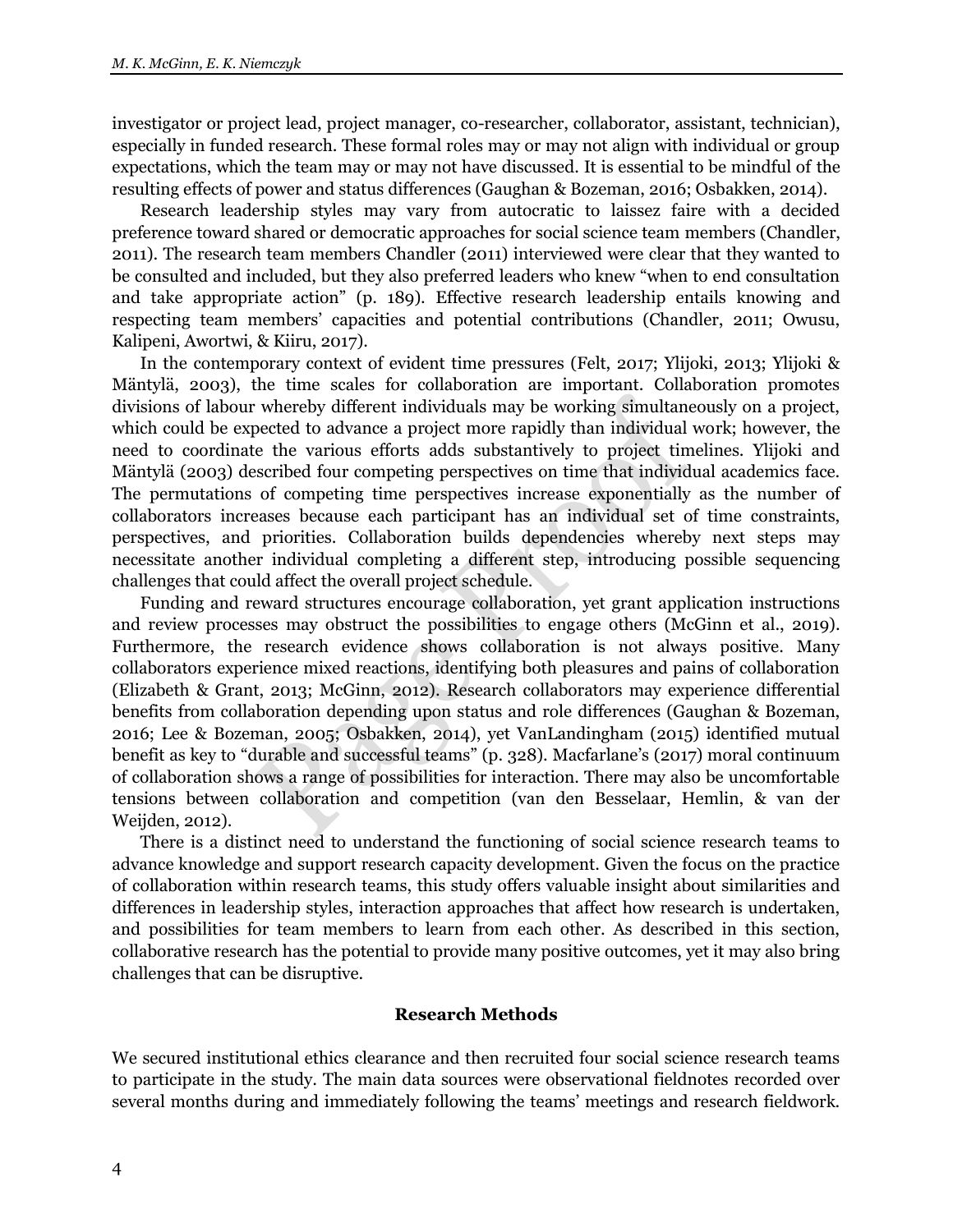We audiotaped and transcribed the research team meetings when possible, paying careful attention to cause as little disruption to the teams' work as possible. Observations during teams' research fieldwork were undertaken only after careful consideration of the ethical implications for the participants in the research projects conducted by the four research teams.

Team dynamics questionnaires provided a second key data source. Members of all four research teams were invited to complete a brief questionnaire consisting of the following six questions:

- 1. How would you describe this team?
- 2. What roles do you fulfill in the team?
- 3. What agreements have you made about how you will work together as a team?
- 4. How would you describe your most valuable learning experiences as a member of this team?
- 5. What are the biggest challenges you have faced in this team and how have they been resolved?
- 6. Are there any other comments that you would like to provide about your experiences as a member of this team?

We supplemented the observational data and team dynamics questionnaires with informal interviews, conversations, and written reflections from research team members. In addition, some teams shared select email communications and research documentation that became part of the research database. Triangulating across all the data sources provided a rich data set.

Consistent with recommendations for team-based qualitative analysis from MacQueen, McLellan-Lemal, Bartholow, and Milstein (2008), we worked together as a research team to review all data sources, write individual case reports for each research team, and identify themes and illustrative quotations. We reviewed each case report as a group to locate important segments of data. After coding all cases, we identified comparable codes, which were then grouped into a manageable set of themes. The multi-step analysis led us to four central themes that characterize key similarities and differences across the four teams: leadership and research team dynamics, collaboration agreements, learning opportunities within research teams, and challenges and frustrations.

For the purpose of transparency and credibility for our interpretation of data, we provide carefully selected quotations from participants (Roller & Lavrakas, 2015). We were, however, mindful to maintain a balance between our interpretations and quotations. As indicated by Morrow (2005), "an overemphasis on the researcher's interpretations at the cost of participant quotes will leave the reader in doubt as to just where the interpretations came from [and] an excess of quotes will cause the reader to become lost in the morass of stories" (p. 256).

Before discussing the four themes in full, we first introduce the four research teams to provide context for our analyses.

# **Participating Research Teams**

There is considerable variability in the ways these social science research teams organized themselves. The four selected teams varied in size from 2 to 12 participants, representing smallscale projects (e.g., one individual academic working with one graduate student) through medium-scale projects (e.g., a group of academics, students, and community members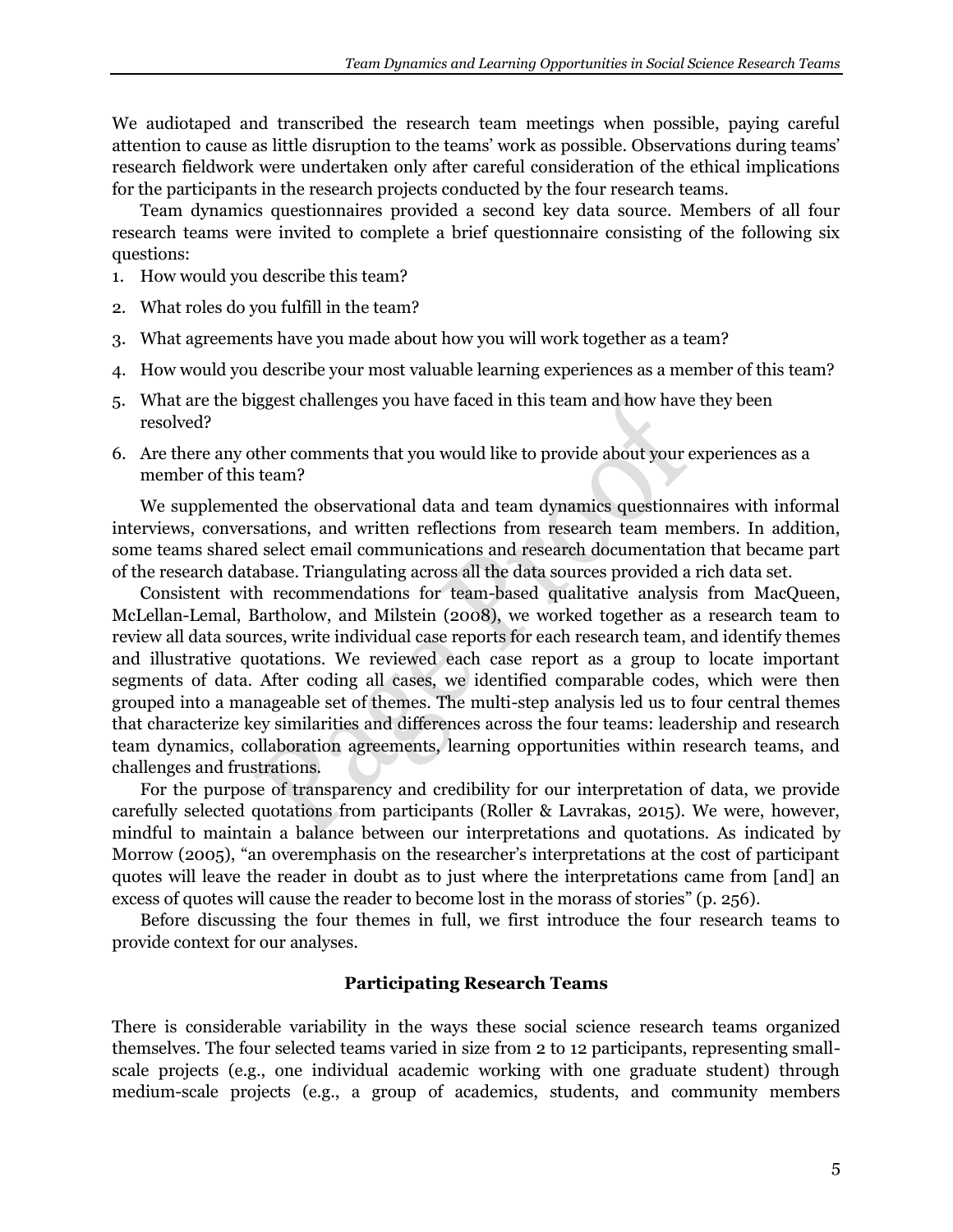collaborating at one location). No large-scale projects (e.g., nationally or internationally funded research projects involving multiple sites and disciplines) are included in the present analysis.

Participants across the four research teams included Assistant, Associate, and Full Professors; high school, bachelor's, master's, and doctoral students; professional, technical, and administrative staff; and community members. Consistent with the norms of social science research teams in Canada (Acker, Wagner, & McGinn, 2018), all teams included at least one graduate student and at least one professor. There was about 50-years difference between the oldest and the youngest participant, with representation from the Silent Generation through to the Millennium Generation (Strauss & Howe, 1991).

Some teams were purposefully organized to include cultural, disciplinary, and methodological diversity whereas other teams were more homogeneous. We adopt cultural identity labels consistent with terminology used within the individual teams, while acknowledging that the range of possible identity categories and positions is broad, multifaceted, constructed, intersectional, and informed by context (Booysen, 2019; Vignoles, 2019).

Confidentiality considerations necessitate care in describing the research teams and team members. These introductions provide brief glimpses to contextualize the discussions that follow about team dynamics and learning opportunities.

Research Team 1 consisted of two Euro-Canadian women: a master's student and an early mid-career professor. Likewise, their research participants were graduate students and professors, most of whom were also Euro-Canadian. The master's student applied for a position as a research assistant in order to develop skills in collecting and analyzing qualitative research data as preparation for her thesis on an unrelated topic. Over an 8-month period, the student and professor met weekly, planned data collection and participant recruitment, sought ethics clearance, conducted interviews, analyzed interviews, wrote a conference proposal and then paper, presented at a conference, and prepared a manuscript for publication. (For more information, see McGinn, Niemczyk, & Saudelli, 2013.)

Research Team 2 brought together a central core of three Euro-Canadian professors (two early and one late career) and two Euro-Canadian graduate students (one master's and one doctoral), with other assistants of various cultural backgrounds fulfilling supportive roles (mostly interview transcription) at different points in the team's work. The central core included four women and one man. One student member of the core team required accommodations for a disability. The gender breakdown and career range within the team mirrored that for their research participants, but not the racial and ethnocultural mix. The professors conducted all interviews outside the team due to their personal connections with interview participants. The project integrated three qualitative research approaches, reflecting the three professors' areas of expertise; a fourth qualitative research element was added to incorporate expertise from the master's student. The five core team members functioned in a collaborative manner, engaging fully in research design, analysis, and writing tasks. Initially the five team members met monthly, then shifted to irregular meeting schedules in the final writing phases.

Research Team 3 comprised four professors (early and mid-career from four different departments across two universities) and two research assistants (a master's student from one department and a recent master's graduate from a different department at the same institution). Half were men and half were women. The team had four Asian or Asian-Canadian researchers (the principal investigator, one co-researcher, and both research assistants) and two Euro-Canadians (the other two co-researchers). The Asian and Asian-Canadian team members were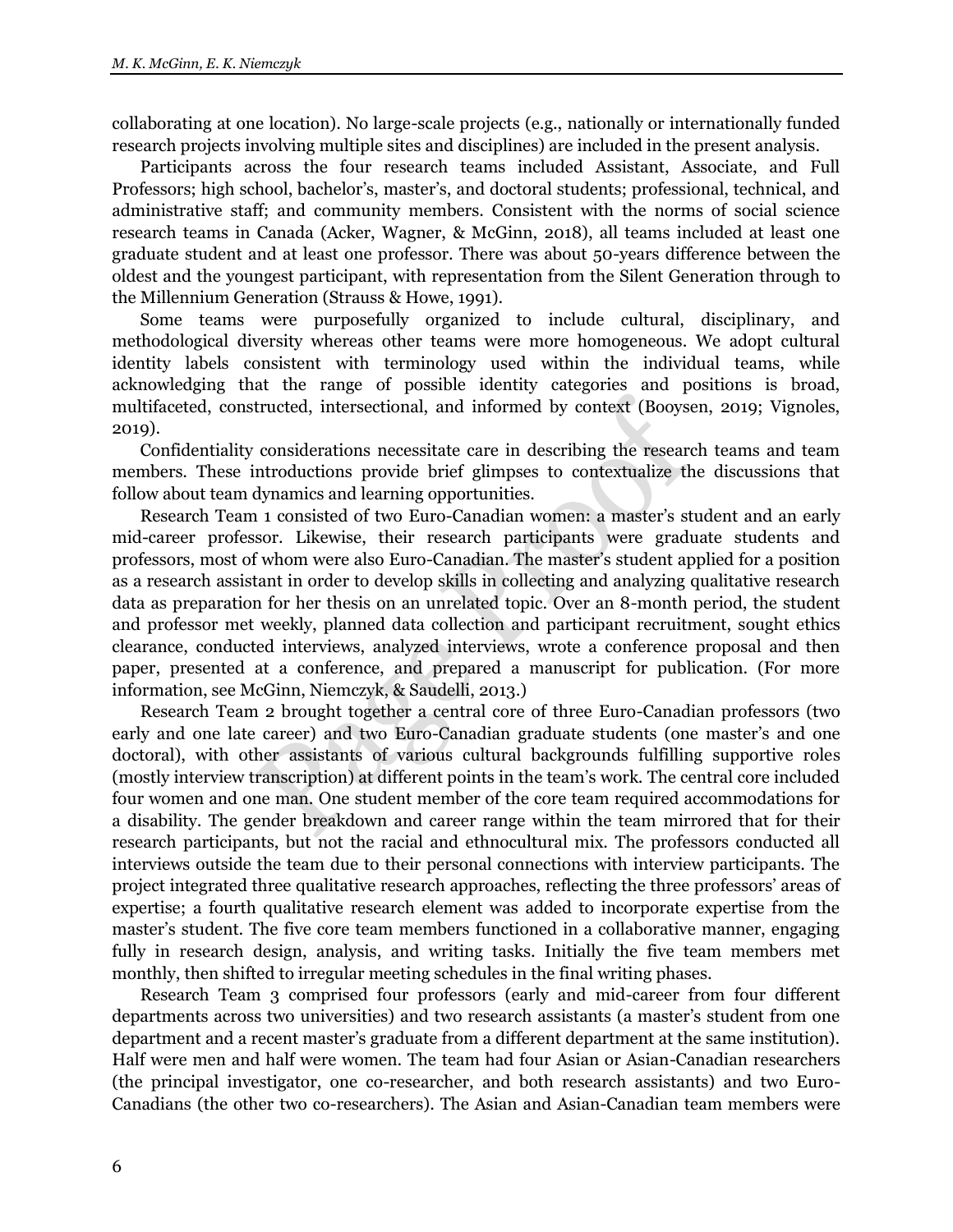bilingual and had bicultural experience in Asia and Canada; these team members provided cultural expertise regarding the tensions between Eastern and Western beliefs that were the focus of their study of Asian-Canadians. For this mixed methods study, one co-researcher was recruited specifically for qualitative research expertise and one for quantitative research expertise. Research team meetings for the professors involved teleconferences and email communication during the research design phase. One professor (the principal investigator) and the two research assistants (all Asian or Asian-Canadian) were responsible for data collection. They met weekly to discuss research design and data collection, and to ensure the research assistants had sufficient training for their tasks. The other professors (co-researchers) were slated to be involved again during data analysis, report writing, and (for two of the three) supervision of the master's thesis that would be based upon data from the project.

Research Team 4 had 12 participants, an even mix of individuals who identified as Indigenous and those who did not, including two graduate students and one completing high school credentials, as well as tenured and untenured professors, four community-focused staff members (some of whom were completing undergraduate or graduate degrees), and one community member (a recognized Elder). There were six men (the four named grant holders and the two identified Indigenous leaders) and six women (none of whom were identified in leadership roles in the team). Their research program involved Indigenous peoples and Indigenous research methods. Some research team members had prior Indigenous research experience. All team members were encouraged to participate in research design decisions, data collection and analysis, and report writing. Preliminary data analyses were conducted in a group setting to allow all team members to contribute, and then two professors took responsibility for fine-grained analyses and first drafts of research papers.

All of the teams continued to work together after our data-collection periods ended, so the following snapshots cannot show all aspects of team functioning over time. Teams and team functioning are not static; they may evolve and change over the life of a project (Kozlowski, 2015). Team members may come and go from a project, introducing new elements to the team dynamics. The research cycle itself also unfolds, providing evolving challenges and accomplishments. Team members transform, the research project transforms, and the team as an entity transforms.

# **Leadership and Research Team Dynamics**

Each research team presented itself as collaborative and described the importance of valuing diversity within their team. In each team, participants brought individual goals, strengths, concerns, and personalities to the research, which were given divergent amounts of space to influence the research team and the research project.

Within the teams, the tasks associated with research design, literature review, grant writing, ethics clearance, equipment purchases, participant recruitment, data collection, data analysis, report writing, conference presentations, visual representations, file organization, meeting logistics, and financial management were distributed among different team members, with some team members involved in a broader range of tasks than other team members. In pursuing these various tasks, some teams functioned collaboratively, whereas hierarchies and role distinctions were evident at some points in other teams' work. Likewise, there were distinctions in the ways that leadership and decision making were centralized or distributed across the research teams.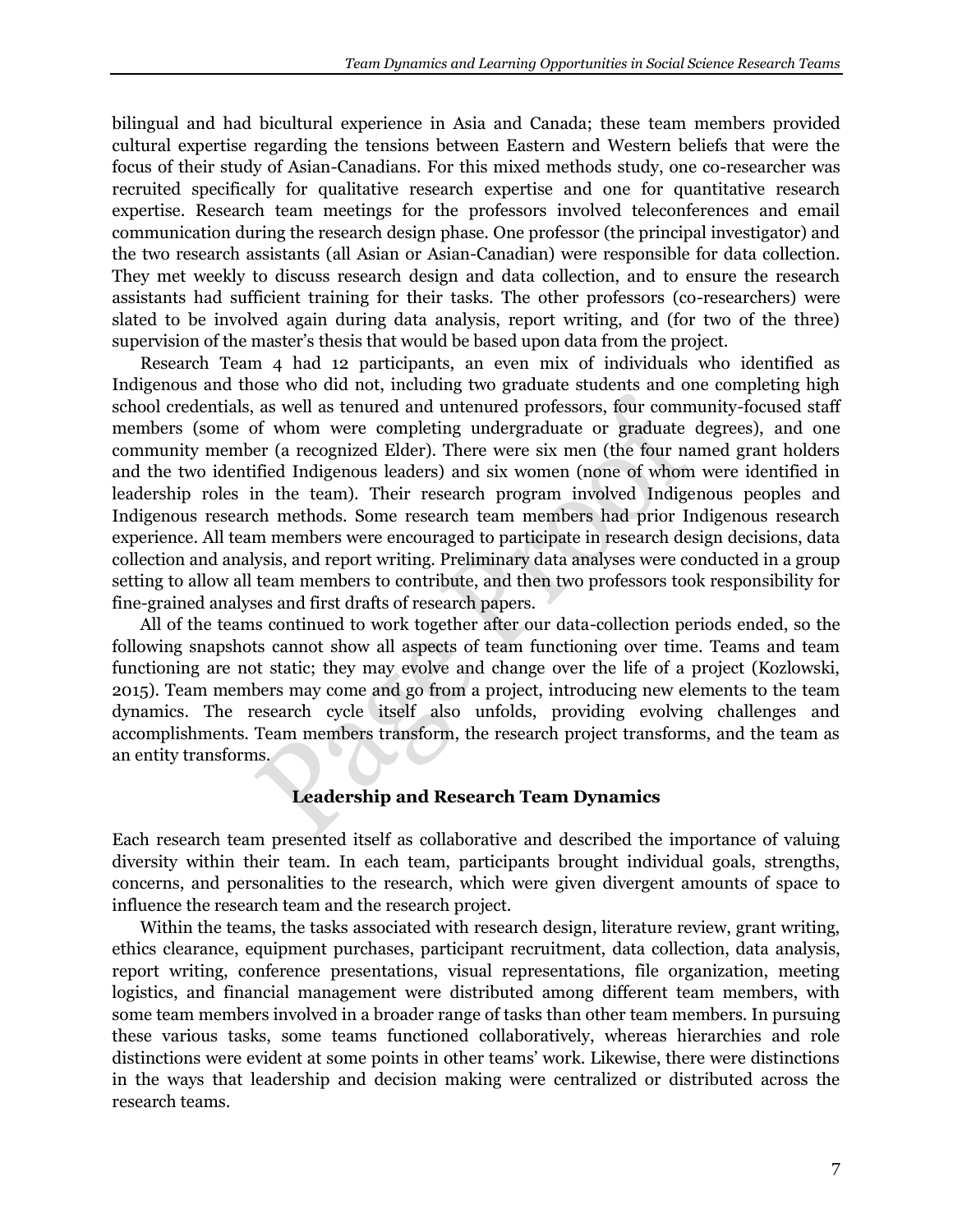During the data-collection period, Research Team 3 could be described as having the simplest leadership structure because the principal investigator was the one clear leader. He coordinated the project, solved the problems, addressed logistics, and decided when to call upon other team members. He was the central node in the research team and was involved in every step. The other team members were clearly positioned and defined themselves as collaborators and assistants. As one research assistant explained, "We meet once a week; during which time I report my work and ask questions." The principal investigator enacted different types of leadership with co-researchers than with research assistants. According to the leadership types identified by Owusu et al. (2017), the principal investigator's focus on work tasks and monitoring task accomplishments for the research assistants is best characterized as a taskorientated leadership style. This task focus was less obvious in his interactions with the coresearchers and, on the surface, he projected a somewhat laissez-faire approach to leadership with them. It seemed, however, that his concern continued to be with getting the work done, but without the concomitant focus on pre-defining the work and roles necessary to complete the tasks. One collaborator requested such guidance on multiple occasions: "what is it you want me to do?" and "where [do] you want to take the manuscript next?" Responses to these questions sometimes involved consultation with other team members, but the principal investigator always documented the final decision in writing for all team members.

Somewhat in contrast to Research Team 3, leadership roles in the other three teams were more distributed or participative (Chandler, 2011; Owusu et al., 2017). In Research Team 1, the student was engaged in research for the first time, so the professor was naturally the leader in beginning phases of the work, but the student built competence and confidence over time, and eventually began to take more initiative and contribute more equitably to directing the project. In the recordings from the later meetings, it was not obvious who was the professor and who was the student because both contributed substantive content (McGinn et al., 2013). A comparable emergent process was evident in Research Team 2, where the three professors shared leadership equally during the early phases of the project, and the students came to contribute in more substantive ways as the project unfolded, including lead authorship for some analyses. Research Team 3 was still in the early stages of data analysis, so similar developments or transitions could have occurred after our data collection ended; however, we do not anticipate a comparable shift toward equal contributions because such a change would be somewhat inconsistent with the task focus of the principal investigator and the minimal engagement of the co-researchers. Furthermore, it appeared that the research project was not well integrated with the co-researchers' existing research programs; one co-researcher described "exploring a new area which is very interesting."

Research Team 1 and Research Team 2 were moving toward democratic participation, but the concerted attention to the students' development in both teams might best be characterized as people- or relations-orientated leadership (Owusu et al., 2017). The professors in both teams paid clear attention to the development of the student researchers and of the collaborative teams as a whole. On one level, it seemed that doing collaboration well was almost more important than attending to their research tasks; however, each of their research projects were about relationships among scholars, so attending to good collaboration really was attending to their research projects.

Research Team 4 had the most complex team structure with different forms of leadership distributed throughout the team. Two team members were named grant holders and identified as lead researchers. They took responsibility for finalizing data analyses and writing drafts of the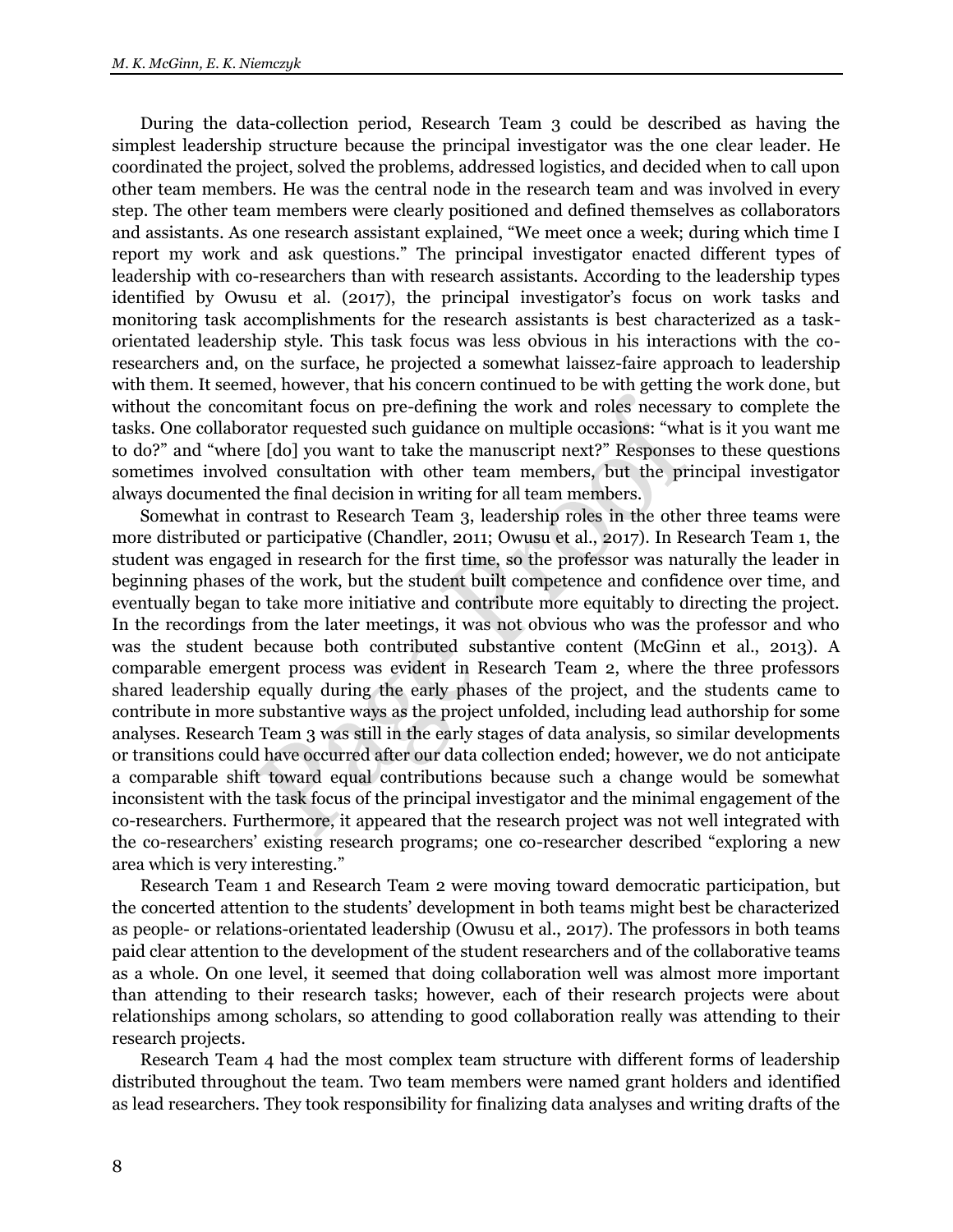research papers after a series of data analysis meetings with the whole team. They could be considered the kind of functional collaborative experts that Chandler (2011) recommended for social science research teams. However, throughout the team meetings and in the subsequent individual writing, these two lead researchers, who were not Indigenous, relied heavily upon the expertise of two Indigenous team members: one community-focused staff member completing a doctorate and one Elder, neither of whom were named grant holders. These two Indigenous researchers served as important cultural teachers within the situated learning context of their team. As one of them reported, "I guess you might consider me the guide between two cultures, bringing the [non-Indigenous] researcher[s] into our community and bridging the gap through ongoing explanation." The two lead researchers and these two Indigenous researchers provided complementary forms of leadership and expertise that were essential to the research project to meet the funding and research ethics expectations and to access knowledge essential to their project.

Research Team 3 and Research Team 4 were each conducting studies about research participants' efforts to balance their cultural traditions and epistemologies against dominant Western perspectives. Research Team 3 focused on Eastern epistemologies whereas Research Team 4 focused on Indigenous epistemologies. Both teams foregrounded bicultural and biepistemic understandings. A major difference between the two teams, however, was that the formal leader and named grant holder in Research Team 3 held this bicultural expertise whereas one strand of leaders (not named grant holders) held this expertise in Research Team 4. For Research Team 4, eligibility requirements for the grant prevented the Indigenous scholars from being named as grant holders and thereby probably undermined the funders' own commitments to Indigenous research leadership and certainly affected the power dynamics within the team.

Research Team 4 was striving toward democratic and participative leadership, but looming deadlines prompted the named grant holders to shift toward a more task-orientated style to get work accomplished within time and budget constraints. The principal investigator explained,

Given how hurried everyone's professional lives are, it has been difficult soliciting peoples' feedback to various initiatives (manuscripts, further data collection, and related projects, to name a few). Last, and I would assume this is a challenge that is common to most research teams and certainly to mine, we are faced with having to conduct research with limited funding. In other words, we have been forced to revise our research plan and limit the number of participants due to the cost of transporting them to the research site.

There was potential for this transition to lead to later conflict between the two strands of leaders represented by the named grant holders and the two Indigenous researchers who provided cultural leadership. The Indigenous leaders agreed to the transition but signalled indirectly that they intended to monitor the situation in case changes were needed. Even after the two lead researchers took over drafting papers, the team kept their "commitment to share all written products from the research project with all members of the team before the manuscripts [were] submitted." It is noteworthy, however, that they had established limits on the review time frame as noted in the message that accompanied one draft paper when it was distributed to the team: "It is our recollection that an understanding was established, as part of this agreement to share our work, that any and all comments be forwarded within a 48 hour period." As outside observers, it is difficult not to question the appropriateness of this short timeline, especially for Indigenous research (see Absolon & Dion, 2017), but we heard no concerns raised by team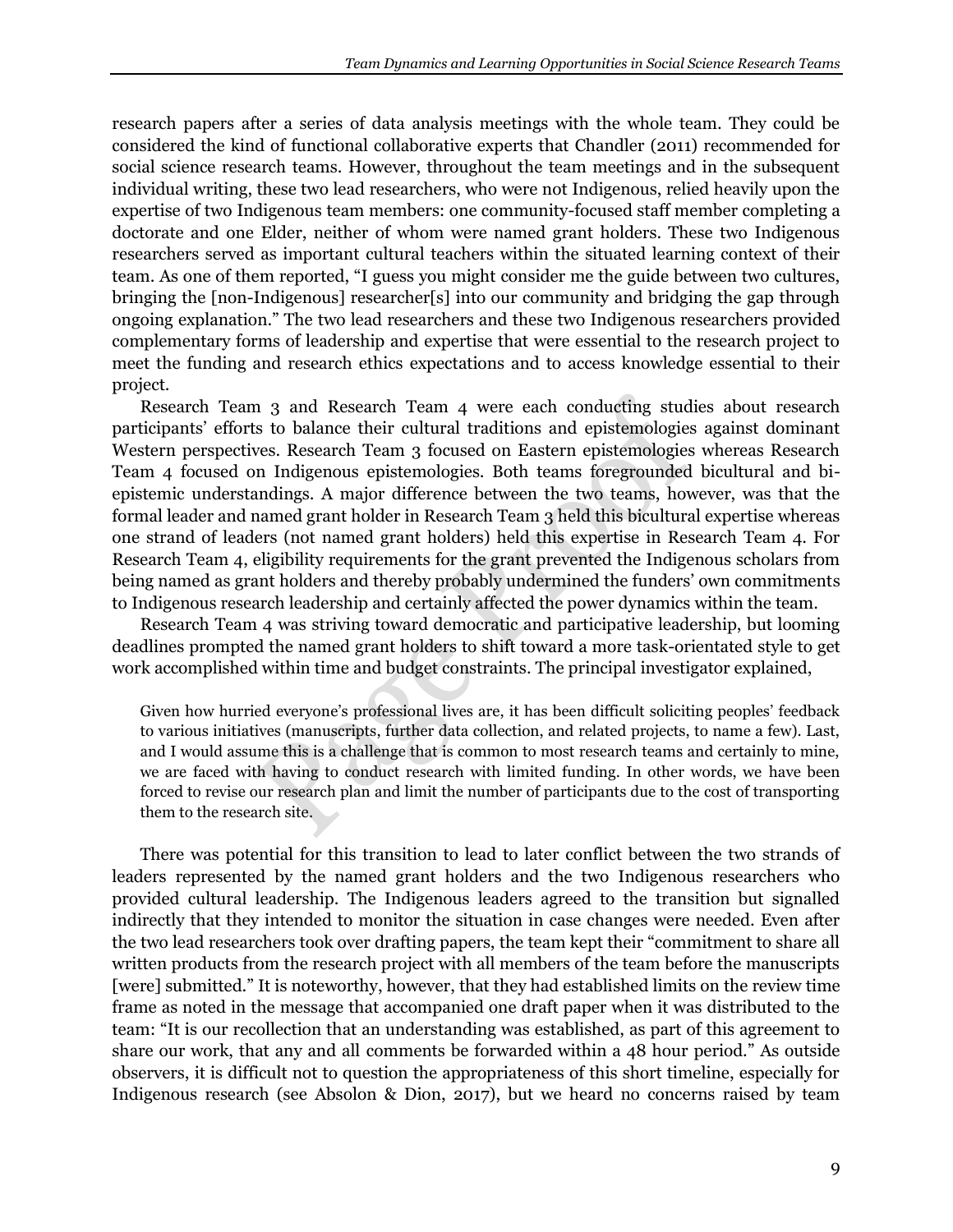members and respect that research teams make choices that work for them.

The various leadership structures related to the roles, responsibilities, and positioning of the leaders and others within the research teams, and thereby influenced the tasks team members undertook, the interactions they had with each other, and the ways they saw themselves and others within the teams. Leadership structures also affected the division of labour, data access, and credit for team members, which are key considerations that often lead to tensions within research teams (McGinn et al., 2005; Muhammad et al., 2015; Osbakken, 2014).

#### **Collaboration Agreements**

To support and sustain positive team functioning, each team had various conversations about their collaborative processes and the expectations for individual team members. On the whole, the team members described their processes as collaborative, equitable, and enjoyable. The following quotations accurately reflect the voices from all four teams:

I enjoy the relaxed but supportive relationship (in both ways) that I have established with [the others]. (Research Team 3)

Diverse—rich perspectives, particularly from Aboriginal researchers, who add tremendously to our ability to make sense of experiences in the data. Collaborative—in the field research and coding, everyone very active and fairly equal. Fun—we enjoy each other's company. (Research Team 4)

Two teams had formalized their expectations through written agreements. During early team meetings, Research Team 2 spent considerable time collectively articulating their beliefs, values, and concerns regarding collaboration, student supervision, intellectual property rights, and authorship of documents for their research project. Each of the professors indicated that they had experienced or witnessed negative team interactions, which they wanted to avoid. Over several meetings and email exchanges, the team crafted a detailed set of principles, which they formally signed and filed with their institution's research office, thereby creating a reference document to gauge their interactions and define expectations for decision making and conflict resolution. The team returned to this set of principles when questions arose within the team and they claimed that their proactive approach meant that they never needed to resort to the conflict-management strategies identified in their written principles.

Members of Research Team 4 also discussed and prepared a set of principles for their team, which was intended to shape the entire project in a mutually respectful manner. Similar to Research Team 2's principles, this agreement addressed issues of collaboration, authorship, and intellectual property issues. In addition, the agreement included information regarding Indigenous cultural traditions, beliefs, knowledge, and ceremonial protocols that they identified as essential to the positive functioning of their bicultural and bi-epistemic team. This cultural information supported the team to align their practices with ethical guidelines for research involving Indigenous peoples (Canadian Institutes of Health Research, Natural Sciences and Engineering Research Council of Canada, & SSHRC, 2018, Chapter 9). In this way, the agreement served an educative function to foster the intercultural competence necessary to function within their team and undertake research with Indigenous peoples. This education was an important way for the team to meet the research funder's expectation that all funded projects enhance capacity across the social sciences and humanities research community to engage with traditional Indigenous perspectives.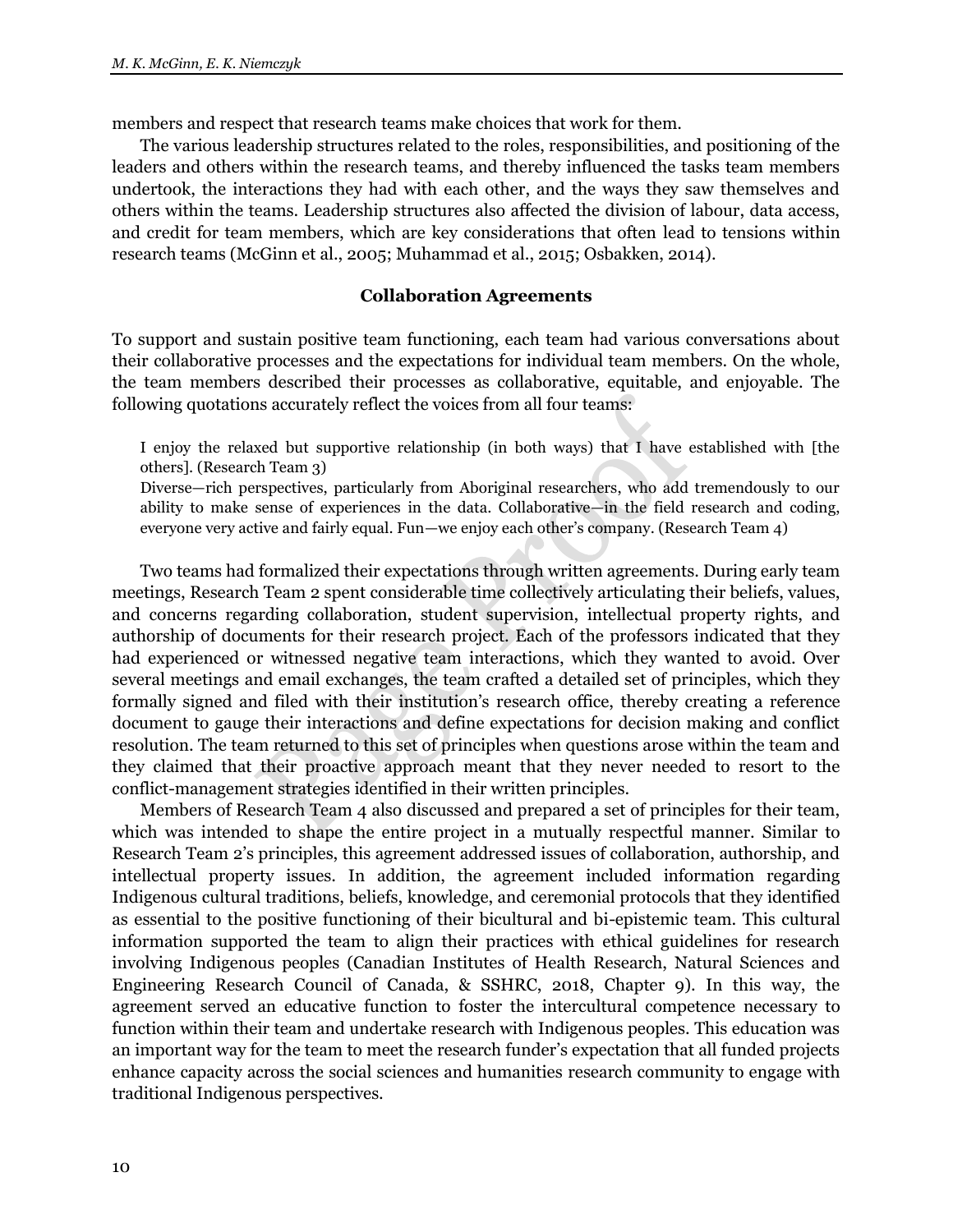No comparable written agreements were produced in either Research Team 1 or Research Team 3; these teams relied upon verbal agreements and sometimes unstated assumptions. In Research Team 1, the student was new to research and listened to the professor's description of how the research would unfold. From the first meeting, the professor explained that she expected they would work in a fully collaborative fashion and that she was committed to providing support to assist the student to engage in all activities of the project, and to respecting the student's need to develop skills and confidence for engaging in the research. The professor presented herself as a partner or "companion researcher" (Nicolas, 2008, p. 11). Despite these explanations, the student initially thought she would have a lesser role in the project:

I guess at the beginning stage I really was unsure of what my value to this [project] could be. And I was thinking that my value would probably be more as a transcriptionist or doing sort of the background work involved.

Over time, the student came to see herself as a partner in the process, and began using the pronouns "we" and "our" in her journal and in research team meetings from the research project rather than treating it as the professor's work. As part of their conversations, the professor explained principles and strategies for determining authorship, and provided relevant resources (e.g., Albert & Wager, 2003; Bourbonniere, Russell, & Goldsmith, 2006; International Committee of Medical Journal Editors, 2019). The two team members readily agreed that the professor should be first author and the student second author on the conference paper and subsequent manuscript for submission to a journal.

In Research Team 3, the principal investigator negotiated agreements with each team member. The research assistants were informed about their responsibilities within the project and they signed employment contracts that identified those responsibilities. In contrast, the expectations for the co-researchers were much lighter and less formalized. The principal investigator asked them to devote one day per month to the project but called upon them for support only when needed and did not apply pressure. Three manuscripts were planned from the project with all team members expected to serve as co-authors; the principal investigator and two of the three co-researchers served as the supervisory committee for the master's thesis to be written from the project data.

Whether documented formally or not, it is critical for research teams to openly discuss roles and expectations to minimize problems within any team (VanLandingham, 2015). It is fairly common practice to recognize that collaborators should discuss intellectual property rights and authorship credit, and such considerations are now written into many institutional policies (Herder & Holloway, 2015; Secretariat on Responsible Conduct of Research, 2016). The experiences of the four research teams suggest that such conversations should extend beyond authorship and intellectual property to consider leadership structures, team members' roles, and group expectations to ensure productivity toward shared goals (McGinn et al., 2005). As Dingwall and McDonnell (2015a) concluded, successful research collaboration requires frank conversation about all these topics early in the process to circumvent later problems.

# **Learning Opportunities Within Research Teams**

Within the context provided by the team dynamics and collaboration agreements, members from each of the research teams described their work as a tremendous learning experience,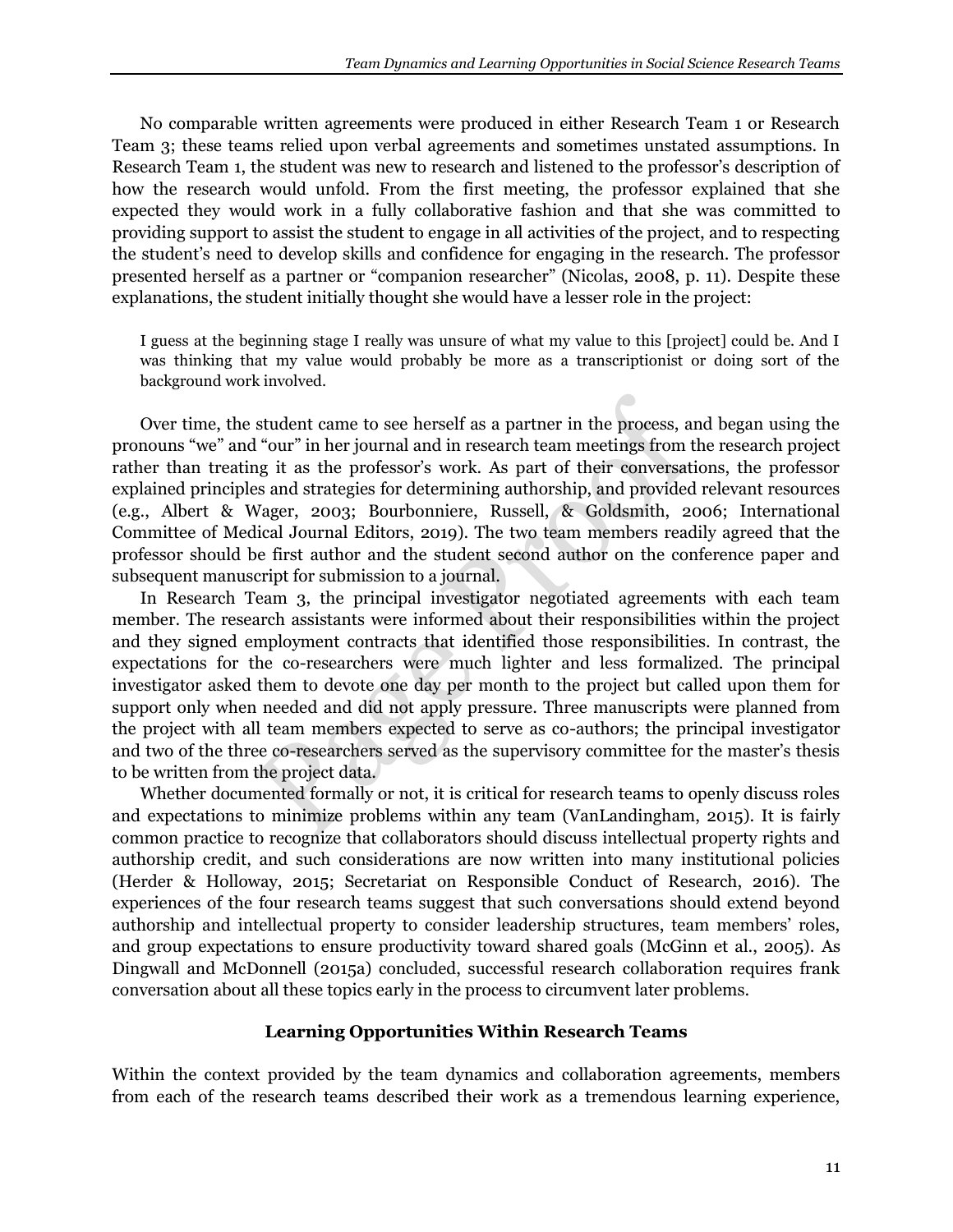including advancing their understandings about their research topics, developing new methodological approaches, improving research skills, enhancing intercultural competence, coming to know other researchers, and strengthening collaboration skills. The voices of two Research Team 4 members represented it well: "I learn best when bouncing ideas off other people and learning from their ideas" and "the best part of being a part of this research team is that I am continuously learning." In group settings, it is possible to learn from what others know and to learn how to capitalize on the complementary strengths within a team.

Within these research teams, the extent of the learning was particularly evident for the students and other newcomers to research because their emerging research skills and increased confidence as researchers contrasted with the limited research backgrounds with which most began these research projects. The funding sources for each team included expectations that the research projects would provide training opportunities for the next generation of scholars. At some points, professors provided direct, didactic instruction in particular research skills (cf. Grenville & Ciuffetelli Parker, 2013; McGinn et al., 2013); more frequently, the new researchers learned through tacit means by observing, engaging, and absorbing the work of the more experienced researchers (cf. Hasrati, 2005; Wegener & Tanggaard, 2013). Through explicit and implicit means, the professors seemed to be responding to the call that "educational researchers should ensure that research assistantships be educative" (Strike et al., 2002, p. 152).

As the student in Research Team 1 explained, the professor "envisioned her role … as one of mentoring me through the process. Consequently, she guided me through a qualitative research study, as opposed to assigning me mundane tasks that would provide little knowledge regarding the research process." The student read the literature, discussed the research idea, conceptualized the project, identified prospective participants, designed research instruments, pilot tested procedures, recruited participants, collected interviews, organized files, coded data, assessed data in light of research questions, co-authored a paper, edited the paper, presented at an academic conference, responded to feedback, and networked with other scholars (i.e., all activities included in Hershey, Wilson, and Mitchell-Copeland's, 1996, "expert research script"). Through this process, the student advanced from a complete novice to an emerging researcher, confident to begin her own independent research project and committed to pursuing further graduate study and an academic career (McGinn et al., 2013). A similar approach was adopted in Research Team 2 and Research Team 4 to ensure the students were involved in all phases of the research from design to interpretation to presentation.

The principal investigator in Research Team 3 defined one of his central roles as training the research assistants. He met weekly with the two research assistants to instruct them in research skills, provide feedback on their work, respond to any questions they had, and ensure they were working productively together. The research assistants were learning research skills as they also learned about the research topic (cf. McGinn et al., 2013). Both research assistants were also invited to attend a research presentation that the principal investigator gave where he introduced them to the audience, and they contributed in small ways to the conversation. Building from these developmental sessions, the research assistants were poised to contribute positively to the research project as it unfolded over time.

The projects undertaken by Research Team 1 and Research Team 2 were nearing completion with both teams having presented and written findings from their research projects. At that stage in the process, the students involved in these teams characterized themselves as researchers and scholars, not just research assistants or research students. Consistent with situated learning theories, this development of a sense of themselves as researchers is a key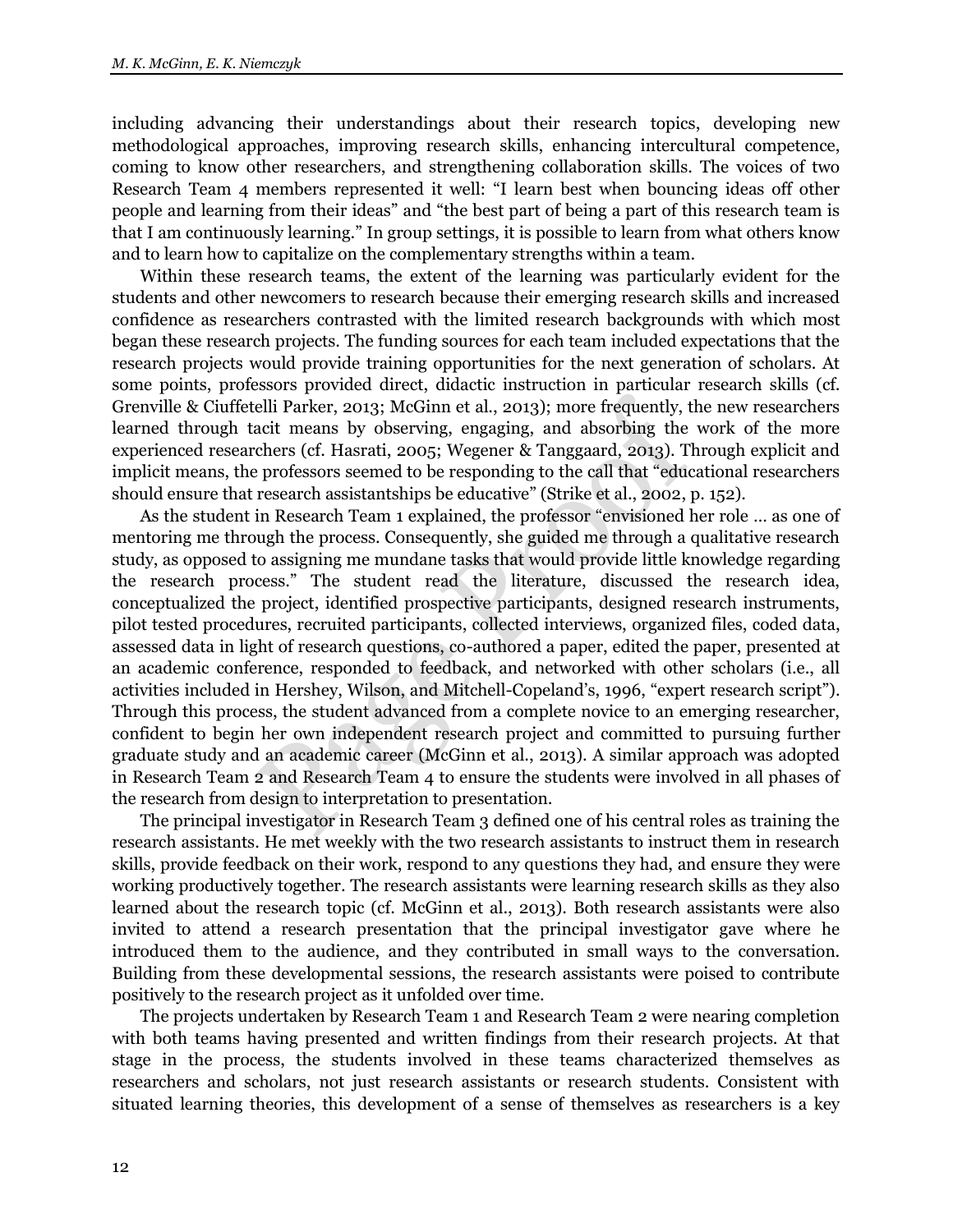indicator of their learning (McGinn, 2015; cf. Wenger, 2010).

Learning and development within the research teams were not limited to the newcomers but extended to more experienced researchers. As McGinn (2006) argued, "learning and development as a researcher does not end upon completion of graduate or postgraduate study ... . Skills and identities as researchers are not static; there is continual evolution over career and life spans" (pp. 134–135). As one of the professors in Research Team 4 reported, "There is a continuous learning process being a member of this team; learning about culture and traditions of Aboriginal people and learning about the nature of group dynamics."

The composition of Research Team 4 was highly complex and diverse, as were the team members' learning needs. All team members were attuned to the need to understand and incorporate Indigenous traditions and cultural practices into their research process but had different baseline understandings of what this might entail. The funding program and ethics guidelines demanded a commitment to Indigenous research capacity building (Canadian Institutes of Health Research, Natural Sciences and Engineering Research Council of Canada, & SSHRC, 2018, articles 9.13, 9.14), which had informed decisions around team composition. The student team members and the untenured professors were also attuned to furthering their academic careers. At times, these needs converged with the needs of other team members, thereby promoting collaboration to achieve common goals through writing and presenting the research. The project was in process when we concluded our interactions with the team, but further development was keenly anticipated.

In all teams, the learning opportunities for team members were related to what they did, the others with whom they interacted, and the ways they perceived themselves and the others around them. Learning within the teams was evidently a socially situated accomplishment (Bang, 2015; Semin & Smith, 2013; Wenger, 2010).

# **Challenges and Frustrations**

Despite very positive experiences within the research teams, there were some challenges and frustrations evident at various points. In the current research context, it is not surprising that time was a major challenge for the research teams (cf. Acker, 2017; Ylijoki, 2013; Ylijoki & Mäntylä, 2003). One member of Research Team 4 expressed the sentiments of many when he quipped, "We should have 25 hours a day and 8 days per week." There is always more work than the time or funding seems to allow. In Research Team 1, the time issues were relatively well managed due to the size of the team and of the project (i.e., two people conducting interviews with 16 people). Together, the two team members committed to regular weekly meetings and progressed at a pace consistent with the funding time period and the upcoming conference deadline. The professor's stated commitment to ensuring educational opportunities for the research assistant meant that some tasks were delayed, as for example in the final preparations related to the application for ethics review:

We didn't have a face-to-face meeting, we said, "Okay, well we should get this done, hurry up and get this into the ethics board. And okay we need this description of the procedures …. I'll just sit down and write that." Well wait a second, you know, that doesn't help you to get it and it takes it away from you. So, you know, we can wait, it's okay if it's, you know, another week and we sit down together when we can work through it together.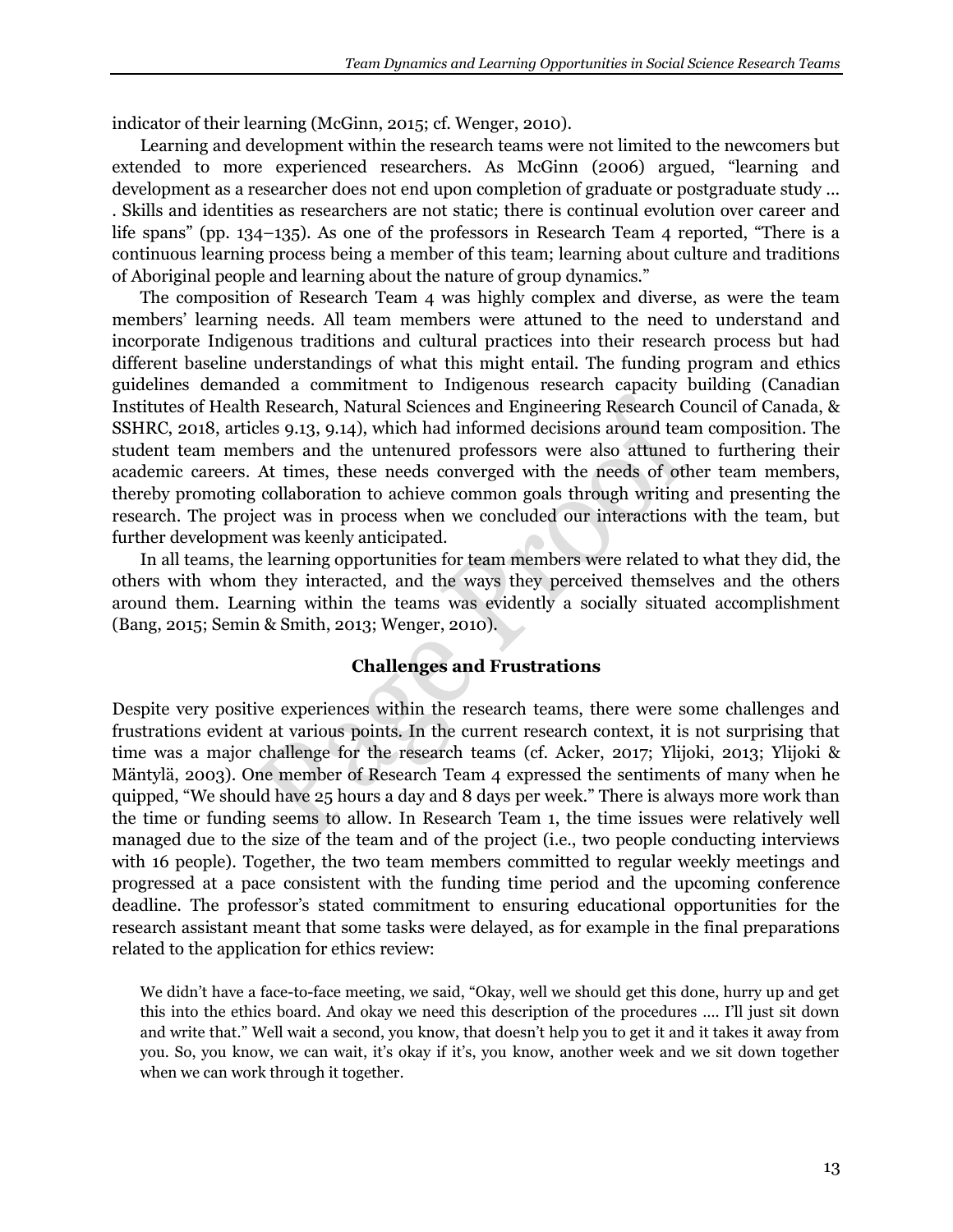It is true that experienced researchers can complete some research tasks more efficiently on their own than by collaborating with a graduate student or another new researcher who requires mentoring or training (Acker et al., 2018; Lee & Bozeman, 2005). Nonetheless, there was considerable consensus from Research Team 1 that the benefits outweighed drawbacks or potential concerns around delays.

Timing concerns resurfaced for Research Team 1 after the conference was over and the funding period ended. At that point, other obligations and commitments surfaced that interfered with the regular meeting schedule and interrupted the momentum required to refine the conference paper for submission to a journal. The same is true for Research Team 2 who had not yet finished their final manuscript despite the fact their funding had expired and team members had moved on to other projects, making it difficult to carve out the necessary time to complete their shared work, especially with no financial support for the final phase. These are examples of process time extending beyond project time (Ylijoki, 2015).

Timing challenges are particularly complex with larger teams such as Research Team 4. Trying to schedule regular meetings with the whole team and to provide opportunities for everyone to respond to the work as it unfolded were major challenges. As one team member wrote, "I would say that coordinating the schedules of such a large number of team members has been a very difficult task." These timing challenges prompted the team to revise their initial plan to complete all data analyses as a group, and instead two team members planned to build from the initial group analyses to complete fine-grained analyses and write first drafts of research papers to be distributed to all team members for input. This strategy significantly cut back on the challenges of coordinating group meetings and allowed the two team members to work at their own paces in light of their personal schedules. The strategy also addressed the dwindling research funds and the need to pay research assistants and community members for their time on the project. However, the strategy reinforced existing divides within the team because the two writers were non-Indigenous and it contradicts the advice from other scholars (e.g., Absolon & Dion, 2017). Although Indigenous and non-Indigenous team members expressed optimism about this process, it was not clear how this transition in the team's approach would be received over time and how smoothly any disagreements might be resolved.

The work of Research Team 4 needed to represent two distinct cultural and epistemic traditions. Key distinctions between project time and process time (Ylijoki, 2015) were evident in one team member's comment: "The deadlines so common to [grant] funding, publishing, etc. do not lend themselves to the time frames common to Aboriginal research needs." Working across cultural lines required patience, open minds, and a commitment to negotiate the process as it unfolded (cf. Absolon & Dion, 2017). These navigations represented both the greatest learning opportunity and the biggest challenge for the research team members. As one team member explained, "I am learning how challenging it is to authentically engage in this type of biepistemic research." The need for continual negotiation and explanations across the two cultures seemed frustrating at times. It is important to note that although team members came from different epistemic traditions, they were open to learn and acknowledge different ways of knowing and doing, which is an important marker of intercultural competence. The challenges of working within a bicultural and bi-epistemic research environment were also present in Research Team 3 as they negotiated between Eastern and Western traditions.

Whether within or across cultures, the research teams also questioned if team members' contributions were equitable and upheld all commitments made to the project. Macfarlane (2017) raised this same issue in his analysis of the moral continuum for collaboration. As one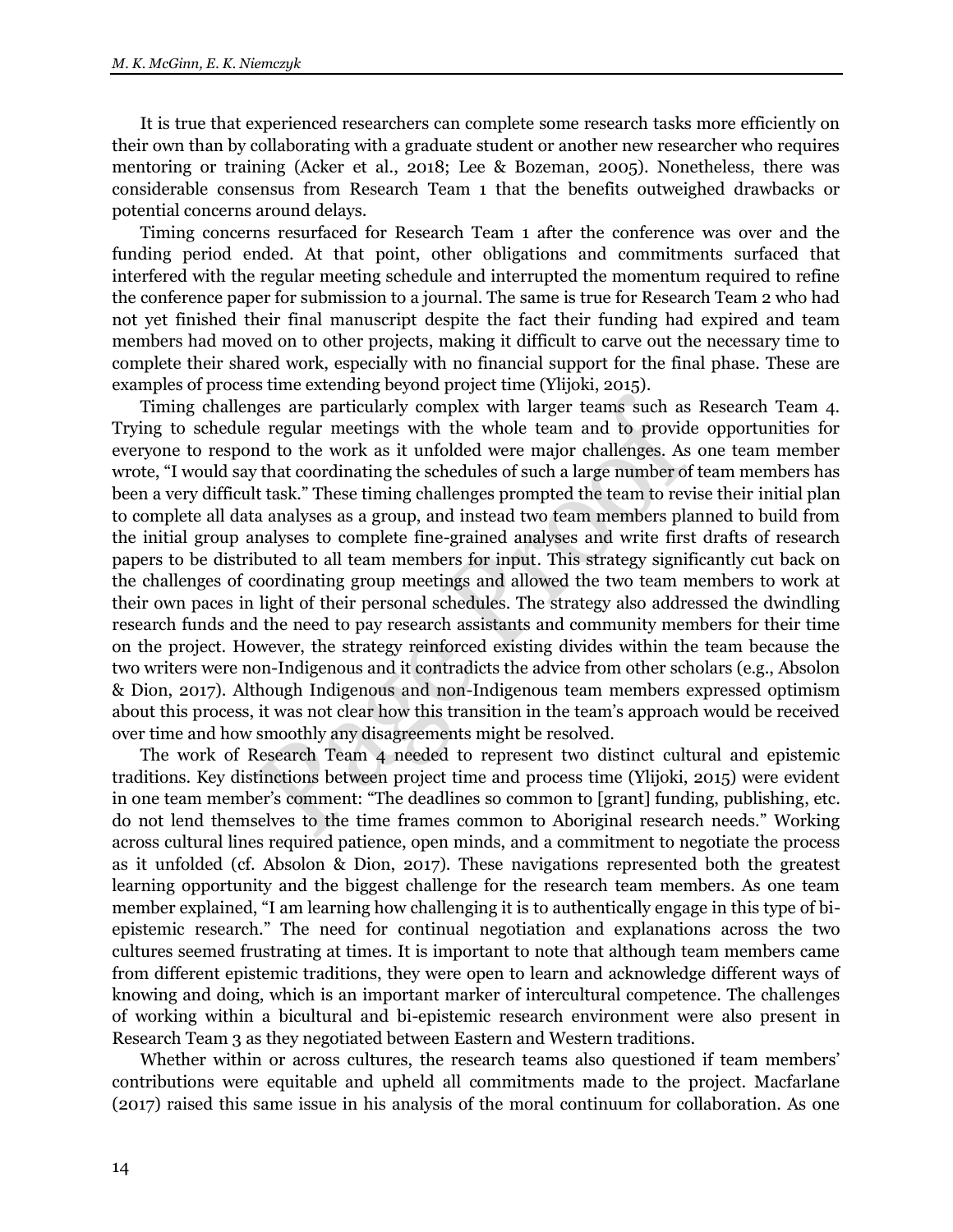Research Team 4 member indicated,

while all researchers have contributed significantly to the research process, it seems that not all will contribute significantly to the writing of academic papers. This raises some issues, as production is key to the academic credibility with [the funding agency] and the wider community of the educational researchers.

Within a research team, scholarly productivity may be dependent upon the contributions of all team members. In many cases, if one person does not complete a necessary task, then the others must wait for it to be completed. As international guidelines confirm (International Committee of Medical Journal Editors, 2019), all authors must agree to the form and content of any manuscript submitted under their names, so there must be time and opportunity for all to respond, even when that means facing a "drag on the[ir] productivity" (Lee & Bozeman, 2005, p. 674) as they wait for a slower or overworked collaborator.

The formal agreements generated by Research Team 2 and Research Team 4 explicitly described expectations around participation and commitments to the project. These agreements also included stipulations about conflict resolution and mediation. In Research Team 3, the principal investigator scheduled one meeting per month for the research assistants to express criticisms, concerns, and anything that was undesirable about the research. These meetings were intended to provide a space to address frustrations and seek resolution without allowing these issues to take over too much space within the team. Devoting some time to process talk appeared to be important for successful collaboration, thereby affirming recommendations from other scholars (Absolon & Dion, 2017; Dingwall & McDonnell, 2015a).

# **Conclusions**

With the increasing pressures for all academics to be researchers and contribute to research capacity within and beyond their individual settings (Evans, 2012; Kyvik, 2013; Müller, 2014), it is important to consider the implications that can be drawn from day-to-day interactions observed within research teams. Greater awareness about different ways of interacting with team members may help all researchers to consider suitable approaches to adopt in a given situation (Ritchie & Rigano, 2007). Such awareness may provide models for individual researchers to reconsider typical habits and experiment with different team structures. It may also provide ways for scholars to ensure they are contributing positively to the development of a next generation of scholars. That is, it may promote more collaboration as mentorship than collaboration as parasitism or cronyism (Macfarlane, 2017).

The snapshots we have presented show similarities and differences in research team functioning across phases of particular projects. Situated learning theories drew our attention to participation, social interactions, and identity construction in our efforts to understand what was happening in these social science research teams. We noted differences in leadership style and interaction approaches that affected how research was undertaken and the possibilities for team members to learn from and teach each other.

Overall, the opportunities to collaborate and learn together in respectful and inclusive environments were positive experiences for members of each of these teams. There were some tensions and challenges within each team, but the pleasures and opportunities seemed to outweigh these pains, even for Research Team 4 who faced difficult bi-epistemic challenges that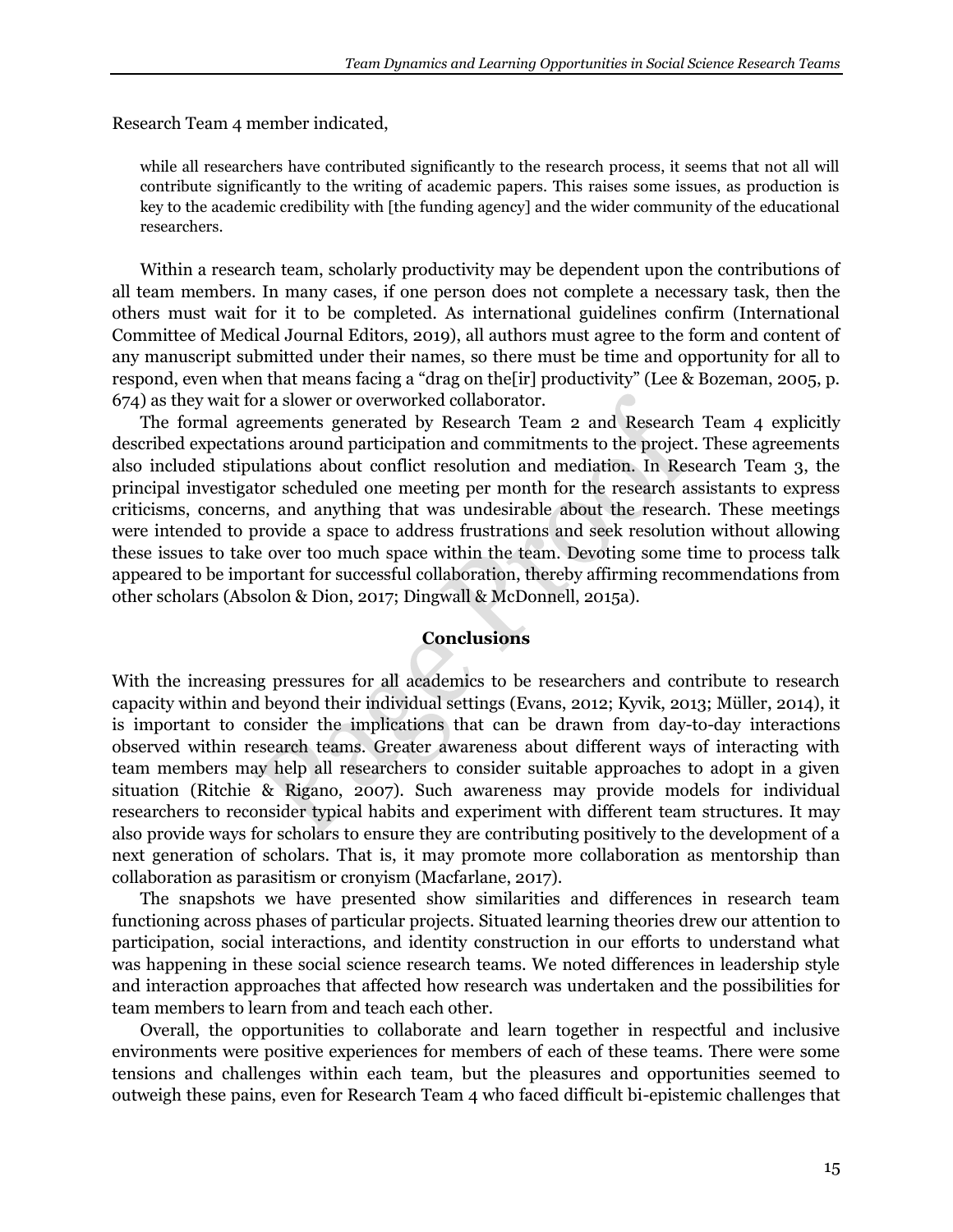were compounded by the complexity of two distinct leadership strands and time pressures.

It is important to note, however, that not all teams function as positively as those documented here (Macfarlane, 2017). We assume there was some degree of self-selection bias involved in the four teams represented in this work. Each team agreed to participate in this study knowing there would be observers documenting their team functioning. Teams who were unhappy with their team dynamics or unwilling to reflect upon their team dynamics probably would not volunteer to participate in this research. Furthermore, Research Team 2 and Research Team 4 both described their decisions to create written principles as a strong desire to ensure positive functioning within their teams and to contribute to research capacity development through their projects. As explained, members of Research Team 2 framed these decisions in light of negative team dynamics they had experienced or witnessed in other contexts.

Each of the teams involved in this study had at least one student member, which is typical for social science research teams in Canada (Acker et al., 2018). There are pragmatic, educational, and financial reasons for students to engage in research assistantships during their studies (McGinn, 2015). Student research assistants learn research skills and earn some money (Niemczyk, 2019). Researchers who supervise student research assistants have access to a ready pool of well-educated and often modestly compensated assistants who devote time and effort to complete research tasks. Supervision of research assistants is embedded in the work of the project, so student research assistants learn the required research skills without adding more tasks to busy researchers' schedules (McGinn et al., 2013).

Beyond the engagement of students, Research Team 4 also included community members. Considerations about the development of subsequent generations of scholars can and should be extended to include attention to research capacity development within communities. Such considerations are particularly true when those community members come from groups who have been mistreated historically by research and under-represented as researchers, such as the Indigenous communities that are central to Research Team 4 (Smith, 2012). Canada's guidelines for research involving Indigenous peoples include an expectation that research in Indigenous contexts or about Indigenous peoples will support research capacity building for Indigenous peoples (Canadian Institutes of Health Research, Natural Sciences and Engineering Research Council of Canada, & SSHRC, 2018, article 9.14). Other scholars have advocated for inclusion of "insiders" in research focused upon other marginalized or stigmatized groups (e.g., Kellett, 2011; Peuravaara, 2015; see also Canadian Institutes of Health Research, Natural Sciences and Engineering Research Council of Canada, & SSHRC, 2018, article 2.11) and attention to power dynamics within teams from heterogeneous backgrounds (Muhammad et al., 2015; Osbakken, 2014; Walsh, Brugha, & Byrne, 2016).

Intercultural competence was essential to interactions within Research Team 3 and Research Team 4, and to their interpretations of the culturally laden research data they collected. Their research projects relied directly upon the bicultural and bi-epistemic composition of their teams. In contrast, Research Team 2 collected data regarding racial and cultural issues without comparable personal experience to draw upon within the team. Their analyses relied upon engagement with the literature and some references toward personal experiences of other forms of marginalization (related to gender and disability). With or without comparable personal experience, the success of all the research projects demanded high levels of intercultural competence, which as Niemczyk (2018) has argued, is critical for globally competent researchers.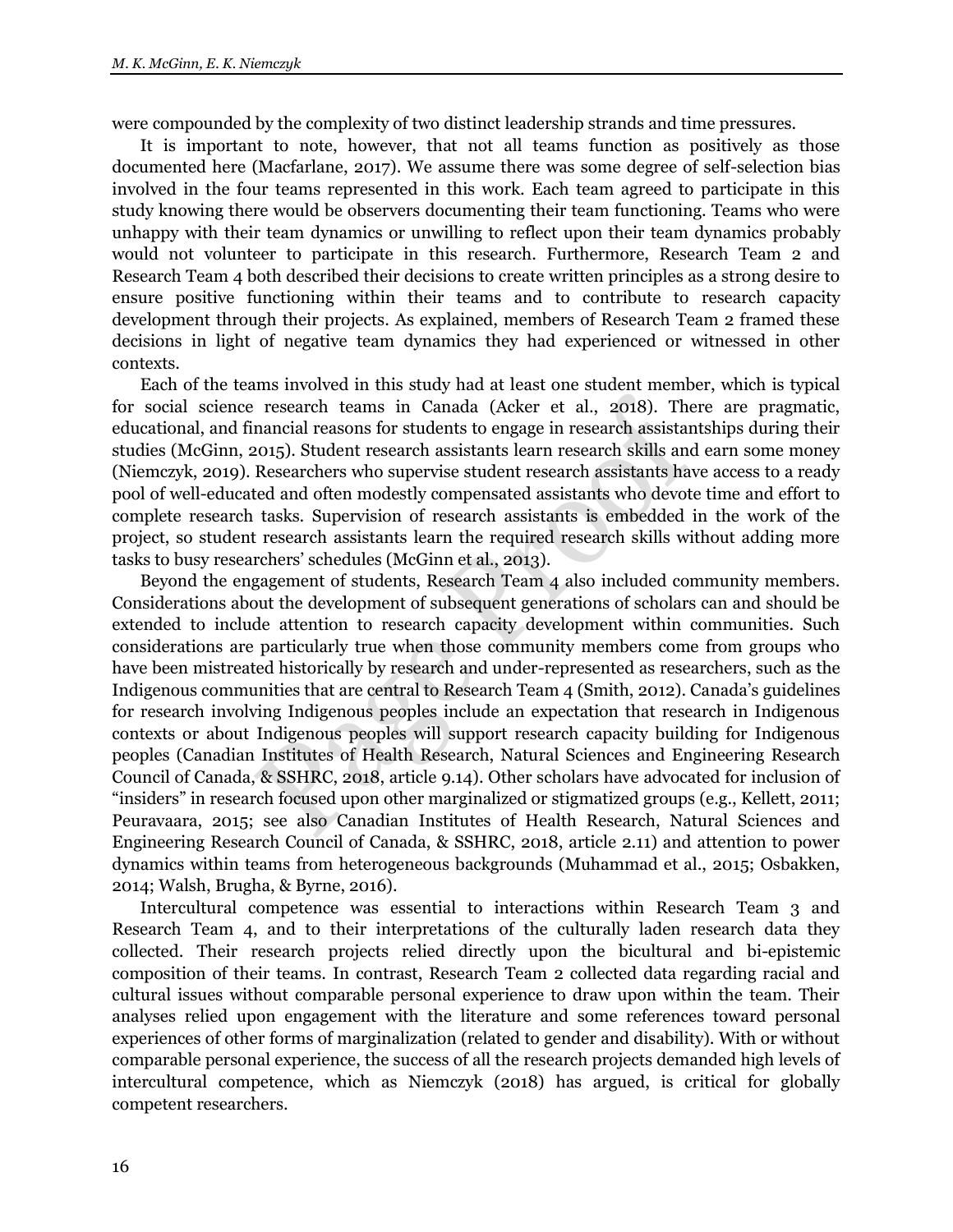In the two bicultural and bi-epistemic teams (Research Team 3 and Research Team 4), certain team members took primary responsibility for explaining cultural and epistemic differences relevant to their research projects and their team functioning. These individuals served as cultural teachers for others within their teams and, by extension, for the audiences of their research work. Racialized scholars often carry heavy burdens for this kind of work, which is a form of "cultural taxation" that is seldom recognized in funding eligibility allowances, workload allocations, or promotion criteria (Joseph & Hirshfield, 2011; Louie, 2019). These burdens were most prevalent in Research Team 4 where the responsibility fell to scholars who were not well positioned to receive academic prestige or promotion for the work because they did not hold academic appointments and were not named grant holders. Within the hierarchical structure of Research Team 3, the burden seemed more manageable because the principal investigator carried the weight and would receive the most credit for the work undertaken.

No matter how successful the four research teams were in contributing to the development of new researchers, it is evident that the environment of the academy is not always conducive to hands-on research mentoring as Hinchey and Kimmel (2000), Macfarlane (2017), and other scholars have argued. Professors' willingness and abilities to allocate time for the type of close mentoring evident in these research teams can become compressed through the pressures of funding proposals, publishing expectations, conference deadlines, promotion and tenure considerations, and other realities of a hectic academic career (Acker et al., 2018; Lee & Bozeman, 2005), including the overburden faced by those who experience cultural taxation and possibly resultant burnout (Ezell Sheets, Barnhardt, Phillips, & Valdés, 2018). For example, the time crunch that Research Team 4 experienced led to their decision to shift away from team members working side by side.

Another critical factor that may affect the willingness and ability of professors to devote the time necessary to support this type of team functioning is academic career stage. The demands of establishing an academic career and securing tenure may mean that it is too much to expect early career academics to fully commit to such approaches. This was evident in the story of one professor that McGinn and Lovering (2009) interviewed:

When I was first hired as a university professor and didn't have tenure, I didn't think about training graduate students. I thought about getting tenure. So it wasn't so much, what I can do for the people who I've employed, but what they can do for me in terms of facilitating my research so that I can get tenure. Now, from the vantage point of having been around more years, I'm more aware of looking at it from the point of view of what I can do for them rather than what they can do for me. So I would say over the last few years ... I am trying to design [funded research projects] being more attentive to what kind of learning experiences would be useful and fruitful for the graduate students to have that in some ways also jive with, you know, what would further the whole project. (p. 9)

Beyond settling into an academic career, there is another important element, particularly evident in Research Team 1, that can influence student research assistant growth. Experienced researchers must be attentive and responsive to the needs and emergent capacities of novice researchers. Within Research Team 1, the professor and student co-created a space in which the complexity of the student's new identity as a "researcher-in-the-making" (Nicolas, 2008, p. 10) could be tested in a guided and supportive environment. Consistent with scaffolded learning, the professor provided the student with continual opportunities to grow that were just beyond her current developmental level. As the student's capacity and confidence increased, the teacher–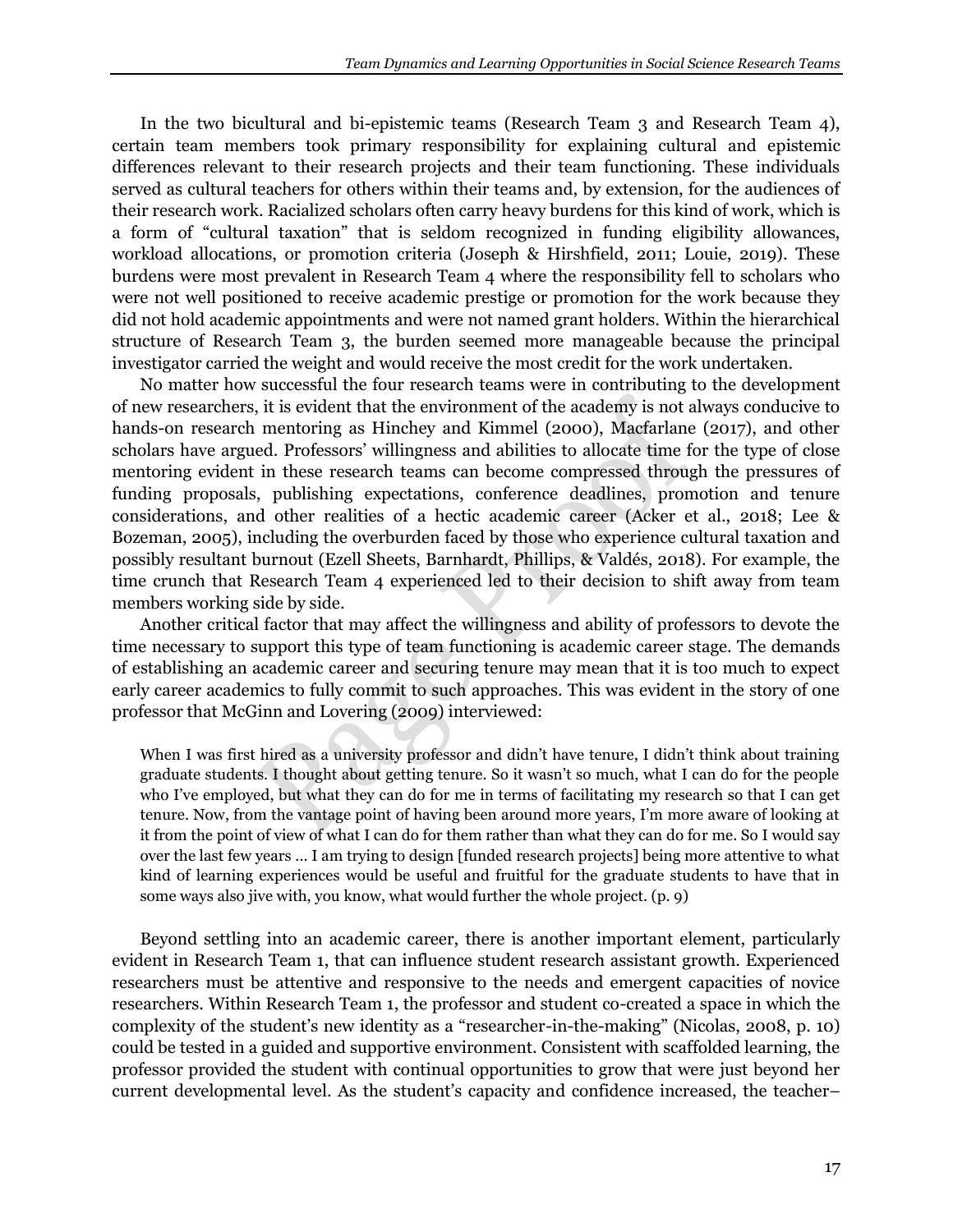student relationship shifted to a relationship among equals (see McGinn et al., 2013). This kind of one-on-one targeted support may be challenging as the size of the group expands. Such interrelations are not only dependent upon the commitment of professors or experienced researchers, but also dependent upon the initiative and commitment shown by students or other new researchers. These newcomers must be dedicated collaborators who welcome the opportunities made available in the context of their research work.

To date, studies of researcher development have concentrated on opportunities for students to learn research skills and develop self-confidence as researchers by working alongside experienced researchers (e.g., Maher, Gilmore, Feldon, & Davis, 2013; McGinn et al., 2013; Wegener & Tanggaard, 2013). Scant research attention has been devoted to learning opportunities for community members (although, see Kestenbaum et al., 2015) or for individuals at subsequent stages of an academic career cycle. Researchers engage in continual development as they encounter career and life cycle changes, interact with other individuals, and explore new research areas. Such development seems to have become particularly salient in the current research climate where new policies and pressures are shaping academic work, practices, careers, and identities (Wilson & Holligan, 2013; Ylijoki, 2013). We strive to identify interventions, policies, and practices to ensure that pleasures continue to outweigh pains for a broad range of researchers.

We encourage researchers to reflect upon the structures and patterns of their team interactions, and to contemplate changes that could enhance their research and their research teams. We realize that the possibilities to make changes may differ for researchers who hold different team roles (e.g., principal investigator, research leader, newcomer assistant). Our hope is that richer understandings of social science research team functioning can support all researchers to work respectfully with others and capitalize on the possibilities for themselves, their collaborators, and their research teams.

# **Acknowledgments**

This work was supported in part by Standard Research Grant 410-2006-0308 from the Social Sciences and Humanities Research Council of Canada. Our thanks to the members of the four research teams profiled here and to our colleagues in the Becoming Researchers Project (Julie Dixon, Oshrat Hodara, and Mary Saudelli). We also acknowledge Tom Craig, Julian Petrachenko, and Pauline Sameshima for their support during a Brock–Windsor academic writing retreat.

## **References**

- Abramo, G., D'Angelo, C. A., & Murgia, G. (2014). Variation in research collaboration patterns across academic ranks. *Scientometrics, 98*(3), 2275–2294. doi:10.1007/s11192-013-1185-3
- Absolon, K., & Dion, S. (2017). Doing Indigenous community–university research partnerships: A cautionary tale. *Engaged Scholar Journal: Community-Engaged Research, Teaching, and Learning, 3*(2), 81–98. doi:10.15402/esj.v3i2.334
- Acker, S. (2017, April). *The fast professors: Canadian academics and the research imperative*. Paper presented at the Pacific Sociological Association, Portland, OR.
- Acker, S., Wagner, A., & McGinn, M. K. (2018). Research leaders and student collaborators: Insights from Canada. In L. Gornall, B. Thomas, & L. Sweetman (Eds.), *Exploring consensual leadership in higher education: Co-operation, collaboration and partnership* (pp. 113–128). London, UK: Bloomsbury.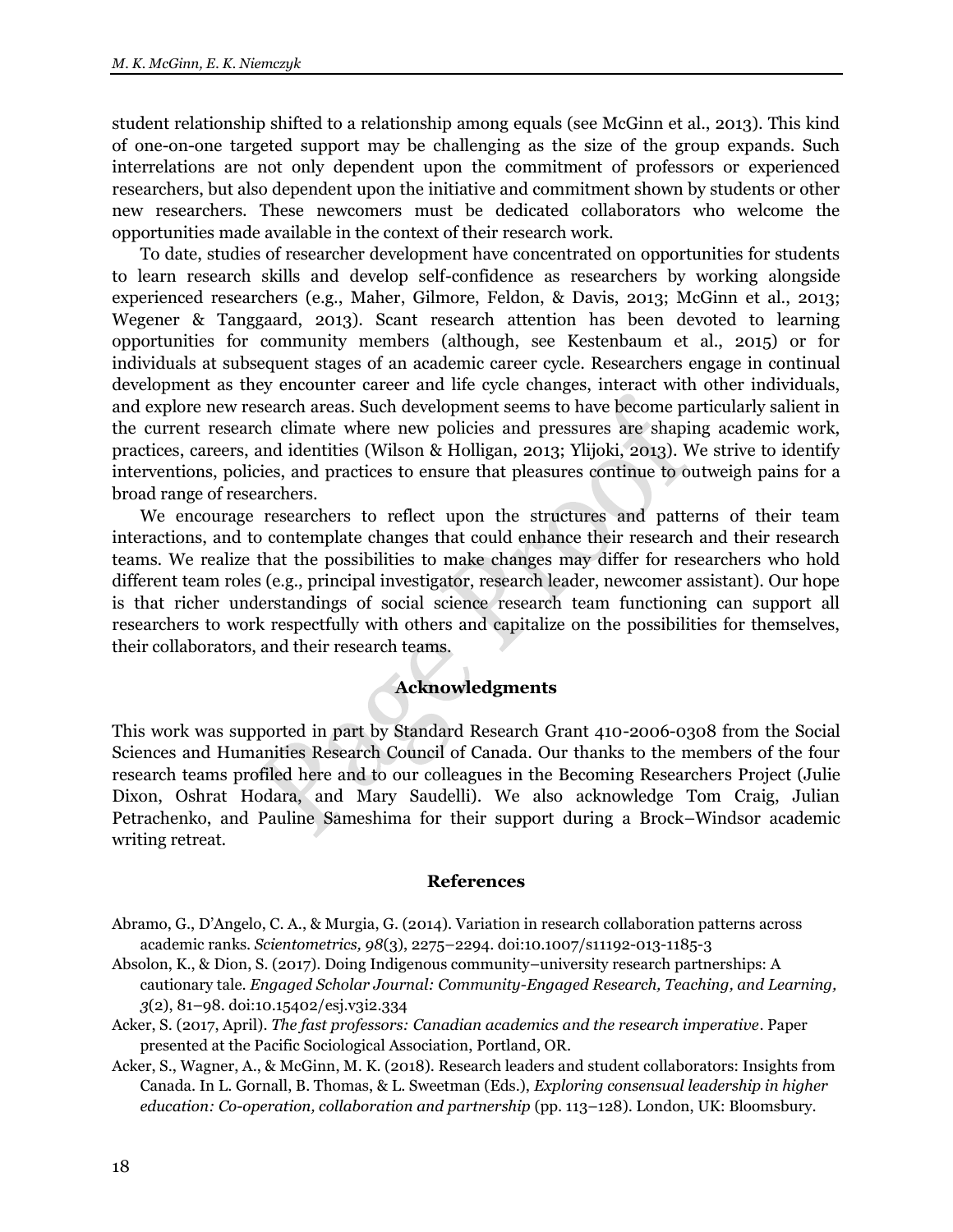- Albert, T., & Wager, E. (2003). *How to handle authorship disputes: A guide for new researchers*. doi:10.24318/cope.2018.1.1
- Arthur, L. (2016). Communities of practice in higher education: Professional learning in an academic career. *International Journal for Academic Development, 21*(3), 230–241. doi:10.1080/1360144X.2015.1127813
- Bang, M. (2015). Culture, learning, and development and the natural world: The influences of situative perspectives. *Educational Psychologist, 50*(3), 220–233. doi:10.1080/00461520.2015.1075402
- Booysen, L. A. (2019). Workplace identity construction: An intersectional-identity-cultural lens. In M. A. Hitt (Ed.), *Oxford research encyclopedia of business and management*. Oxford: Oxford University Press. doi:10.1093/acrefore/9780190224851.013.47
- Bourbonniere, M. C., Russell, D. J., & Goldsmith, C. H. (2006). Authorship issues: One research center's experience with developing author guidelines. *The American Journal of Occupational Therapy, 60*(1), 111–117. doi:10.5014/ajot.60.1.111
- Brew, A., & Lucas, L. (2009). *Academic research and researchers*. Maidenhead, UK: Open University Press.
- Bridges, D. (2014). Conversation—In the construction and representation of research. In P. Smeyers & M. Depaepe (Eds.), *Educational research: Material culture and its representation* (pp. 201–213). Cham, Switzerland: Springer.
- Canadian Institutes of Health Research, Natural Sciences and Engineering Research Council of Canada, & Social Sciences and Humanities Research Council of Canada. (2018). *Tri-council policy statement: Ethical conduct for research involving humans*. Retrieved from http://pre.ethics.gc.ca/eng/policypolitique\_tcps2-eptc2\_2018.html
- Chandler, F. (2011). *Leadership and its impact on the success of Social Sciences and Humanities Research Council funded collaborative research projects* (Doctoral dissertation). Retrieved from http://dr.library.brocku.ca
- De Saá, P. P., Diaz, D. N., Aguiar, D. I., & Ballesteros, R. J. L. (2017). How diversity contributes to academic research teams performance. *R&D Management, 47*(2), 165–179. doi:10.1111/radm.12139
- Dingwall, R., & McDonnell, M. B. (2015a). Conclusion: The qualities of successful research management. In R. Dingwall & M. B. McDonnell (Eds.), *The SAGE handbook of research management* (pp. 604– 616). Thousand Oaks, CA: Sage.
- Dingwall, R., & McDonnell, M. B. (Eds.). (2015b). *The SAGE handbook of research management*. Thousand Oaks, CA: Sage.
- Elizabeth, V., & Grant, B. M. (2013). "The spirit of research has changed": Reverberations from researcher identities in managerial times. *Higher Education Research & Development, 32*(1), 122–135. doi:10.1080/07294360.2012.751362
- Evans, L. (2012). Leadership for researcher development: What research leaders need to know and understand? *Educational Management Administration & Leadership, 40*(4), 423–435. doi:10.1177/1741143212438218
- Ezell Sheets, J. K., Barnhardt, C. L., Phillips, C. W., & Valdés, P. H. (2018). The impact of faculty work–life factors on faculty service morale. *The Journal of Faculty Development, 32*(2), 53–66.
- Felt, U. (2017). Under the shadow of time: Where indicators and academic values meet. *Engaging Science, Technology, and Society, 3*, 53–63. doi:10.17351/ests2017.109
- Gaughan, M., & Bozeman, B. (2016). Using the prisms of gender and rank to interpret research collaboration power dynamics. *Social Studies of Science, 46*(4), 536–558. doi:10.1177/0306312716652249
- Graham Bertolini, A., Weber, C. D., Strand, M. J., & Smith, A. (2019). "Unpacking" cross-disciplinary research collaboration in the social sciences and humanities. *Qualitative Inquiry, 25*(9-10), 1148– 1156. doi:10.1177/1077800418792020
- Grenville, H., & Ciuffetelli Parker, D. (2013). From research assistant to researcher: Being wakeful in a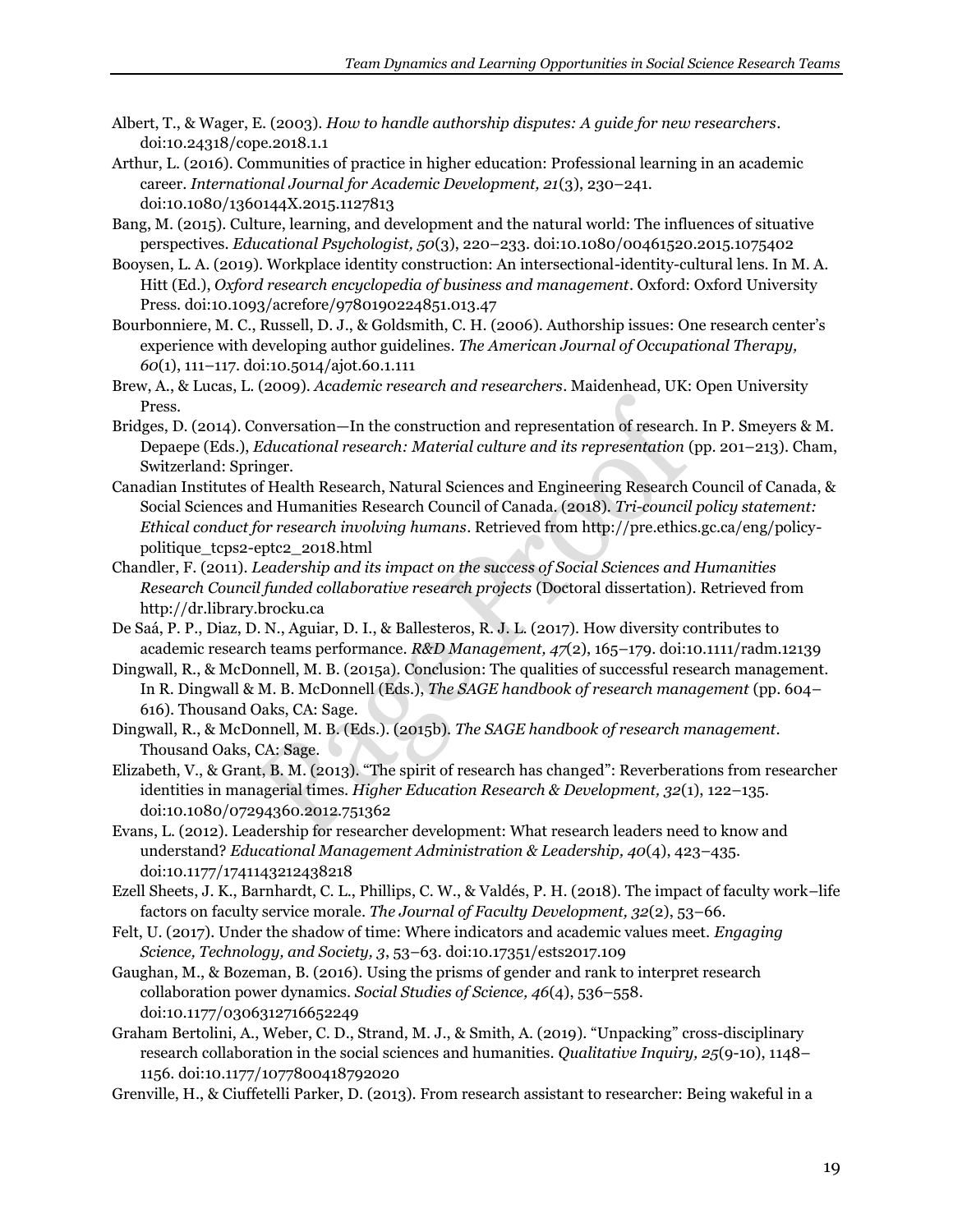mentorship journey about methodology, poverty, and deficit thinking. *Journal of Research Practice, 9*(2), Article M7. Retrieved from http://jrp.icaap.org/

- Hall, K. L., Vogel, A. L., Huang, G. C., Serrano, K. J., Rice, E. L., Tsakraklides, S. P., & Fiore, S. M. (2018). The science of team science: A review of the empirical evidence and research gaps on collaboration in science. *American Psychologist, 73*(4), 532–548. doi:10.1037/amp0000319
- Hasrati, M. (2005). Legitimate peripheral participation and supervising Ph.D. students. *Studies in Higher Education, 30*(5), 557–570. doi:10.1080/03075070500249252
- Herder, M., & Holloway, K. (2015). *Emerging researchers and intellectual property: Law, policy and practice*. Retrieved from http://www.cags.ca/documents/publications/3rdparty/CAGS\_Final IP Report\_HerderHolloway\_Apr 242015\_CLEAN.pdf
- Hershey, D. A., Wilson, T. L., & Mitchell-Copeland, J. (1996). Conceptions of the psychological research process: Script variation as a function of training and experience. *Current Psychology, 14*(4), 293– 312. doi:10.1007/BF02686919
- Hinchey, P., & Kimmel, I. (2000). *The graduate grind: A critical look at graduate education*. New York, NY: Falmer Press.
- International Committee of Medical Journal Editors. (2019). *Recommendations for the conduct, reporting, editing, and publication of scholarly work in medical journals*. Retrieved from http://www.icmje.org/recommendations/
- Joseph, T. D., & Hirshfield, L. E. (2011). "Why don't you get somebody new to do it?" Race and cultural taxation in the academy. *Ethnic and Racial Studies, 34*(1), 121–141. doi:10.1080/01419870.2010.496489
- Kellett, M. (2011). Empowering children and young people as researchers: Overcoming barriers and building capacity. *Child Indicators Research, 4*(2), 205–219. doi:10.1007/s12187-010-9103-1
- Kestenbaum, A., James, J., Morgan, S., Shields, M., Hocker, W., Rabow, M., & Dunn, L. B. (2015). "Taking your place at the table": An autoethnographic study of chaplains' participation on an interdisciplinary research team. *BMC Palliative Care, 14*(1), Article 20. doi:10.1186/s12904-015-0006-2
- Kozlowski, S. W. (2015). Advancing research on team process dynamics: Theoretical, methodological, and measurement considerations. *Organizational Psychology Review, 5*(4), 270–299. doi:10.1177/2041386614533586
- Kyvik, S. (2013). The academic researcher role: Enhancing expectations and improved performance. *Higher Education, 65*(4), 525–538. doi:10.1007/s10734-012-9561-0
- Larkin, J., & Neumann, R. (2013). Playing the performance management game? Perceptions of Australian older academics. *Irish Journal of Management, 32*(2), 47–69.
- Leahey, E. (2016). From sole investigator to team scientist: Trends in the practice and study of research collaboration. *Annual Review of Sociology, 42*(1), 81–100. doi:10.1146/annurev-soc-081715-074219
- Lee, S., & Bozeman, B. (2005). The impact of research collaboration on scientific productivity. *Social Studies of Science, 35*(5), 673–702. doi:10.1177/0306312705052359
- Leibowitz, B., Ndebele, C., & Winberg, C. (2014). "It's an amazing learning curve to be part of the project": Exploring academic identity in collaborative research. *Studies in Higher Education, 39*(7), 1256– 1269. doi:10.1080/03075079.2013.801424
- Louie, D. W. (2019). Aligning universities' requirements of Indigenous academics with the tools used to evaluate scholarly performance and grant tenure and promotion. *Canadian Journal of Education/Revue canadienne de l'éducation, 42*(3), 791–815. Retrieved from http://journals.sfu.ca/cje/
- Macfarlane, B. (2017). The paradox of collaboration: A moral continuum. *Higher Education Research & Development, 36*(3), 472–485. doi:10.1080/07294360.2017.1288707
- MacQueen, K. M., McLellan-Lemal, E., Bartholow, K., & Milstein, B. (2008). Team-based codebook development: Structure, process, and agreement. In G. Guest & K. M. MacQueen (Eds.), *Handbook for team-based qualitative research* (pp. 119–135). Plymouth, UK: Altamira.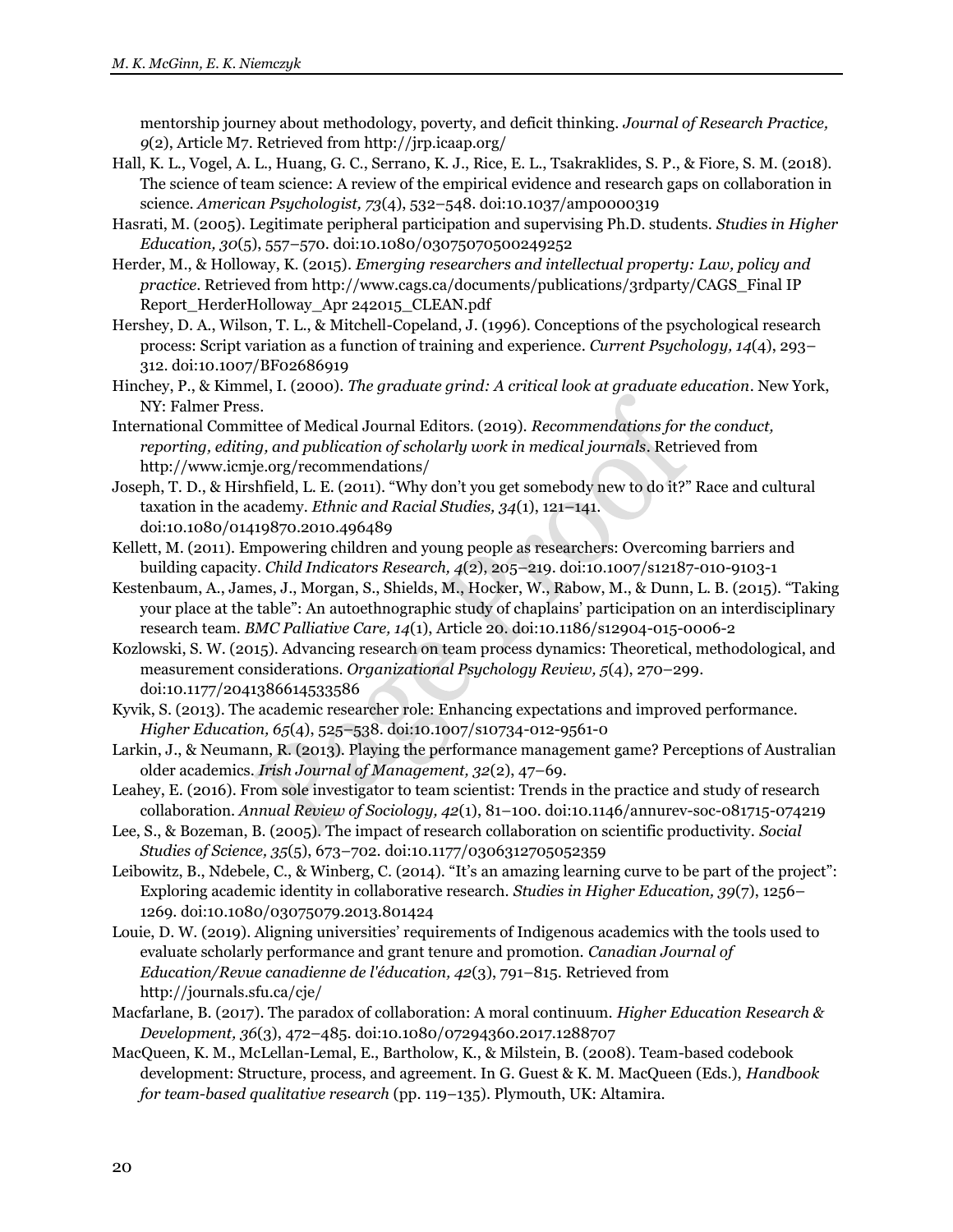- Maher, M. A., Gilmore, J. A., Feldon, D. F., & Davis, T. E. (2013). Cognitive apprenticeship and the supervision of science and engineering research assistants. *Journal of Research Practice, 9*(2), Article M5. Retrieved from http://jrp.icaap.org
- Mauthner, N. S., & Doucet, A. (2008). "Knowledge once divided can be hard to put together again": An epistemological critique of collaborative and team-based research practices. *Sociology, 42*(5), 971– 985. doi:10.1177/0038038508094574
- McGinn, M. K. (2006). New social science researchers in Canada: An ongoing research agenda [Abstract]. In M. Kiley & G. Mullins (Eds.), *Quality in postgraduate research: Knowledge creation in testing times* (pp. 127–139). Canberra, AU: CEDAM, The Australian National University. Retrieved from http://www.qpr.edu.au/past-conferences
- McGinn, M. K. (2012). Being academic researchers: Navigating pleasures and pains in the current Canadian context. *Workplace: A Journal for Academic Labor, 21*, 14–24. doi:10.14288/workplace.v0i21.182519
- McGinn, M. K. (2015). Postgraduate research assistantships as spaces for researching, learning, and teaching. In C. Guerin, C. Nygaard, & P. Bartholomew (Eds.), *Learning to research—Researching to learn* (pp. 171–194). Oxfordshire, UK: Libri.
- McGinn, M. K., Acker, S., Vander Kloet, M., & Wagner, A. (2019). Dear SSHRC, what do you want? An epistolary narrative of expertise, identity, and time in grant writing. *Forum Qualitative Sozialforschung/Forum: Qualitative Social Research, 20*(1). doi:10.17169/fqs-20.1.3128
- McGinn, M. K., & Lovering, M. (2009, August). *Researcher education in the social sciences: Canadian perspectives about research skill development*. Paper presented at the European Association for Research on Learning and Instruction biennial conference, Amsterdam, the Netherlands.
- McGinn, M. K., Niemczyk, E., & Saudelli, M. G. (2013). Fulfilling an ethical obligation: An educative research assistantship. *Alberta Journal of Educational Research, 59*(1), 72–91. Retrieved from http://www.ajer.ca/
- McGinn, M. K., Shields, C., Manley-Casimir, M., Grundy, A., & Fenton, N. E. (2005). Living ethics: A narrative of collaboration and belonging in a research team. *Reflective Practice, 6*(4), 551–567. doi:10.1080/14623940500300772
- Mensah, M. S. B., & Enu-Kwesi, F. (2018). Research collaboration for a knowledge-based economy: Towards a conceptual framework. *Triple Helix, 5*(1), Article 1. doi:10.1186/s40604-018-0049-5
- Morrow, S. L. (2005). Quality and trustworthiness in qualitative research in counseling psychology. *Journal of Counseling Psychology, 52*(2), 250–260. doi:10.1037/0022-0167.52.2.250
- Mountz, A., Miyares, I. M., Wright, R., & Bailey, A. J. (2003). Methodologically becoming: Power, knowledge and team research. *Gender, Place and Culture: A Journal of Feminist Geography, 10*(1), 29–46. doi:10.1080/0966369032000052649
- Muhammad, M., Wallerstein, N., Sussman, A. L., Avila, M., Belone, L., & Duran, B. (2015). Reflections on researcher identity and power: The impact of positionality on community based participatory research (CBPR) processes and outcomes. *Critical Sociology, 41*(7-8), 1045–1063. doi:10.1177/0896920513516025
- Müller, R. (2012). Collaborating in life science research groups: The question of authorship. *Higher Education Policy, 25*(3), 289–311. doi:10.1057/hep.2012.11
- Müller, R. (2014). Racing for what? Anticipation and acceleration in the work and career practices of academic life science postdocs. *Forum Qualitative Sozialforschung/Forum: Qualitative Social Research, 15*(3). doi:10.17169/fqs-15.3.2245
- National Research Foundation. (2016). *National Research Foundation strategy 2020*. Retrieved from https://www.nrf.ac.za/sites/default/files/documents/NRF%20Strategy%20Implementation.pdf
- Nicolas, J. (2008). Researchers for tomorrow. *University Affairs, 49*(2), 9–13. Retrieved from http://www.universityaffairs.ca
- Nielsen, M. W., Bloch, C. W., & Schiebinger, L. (2018). Making gender diversity work for scientific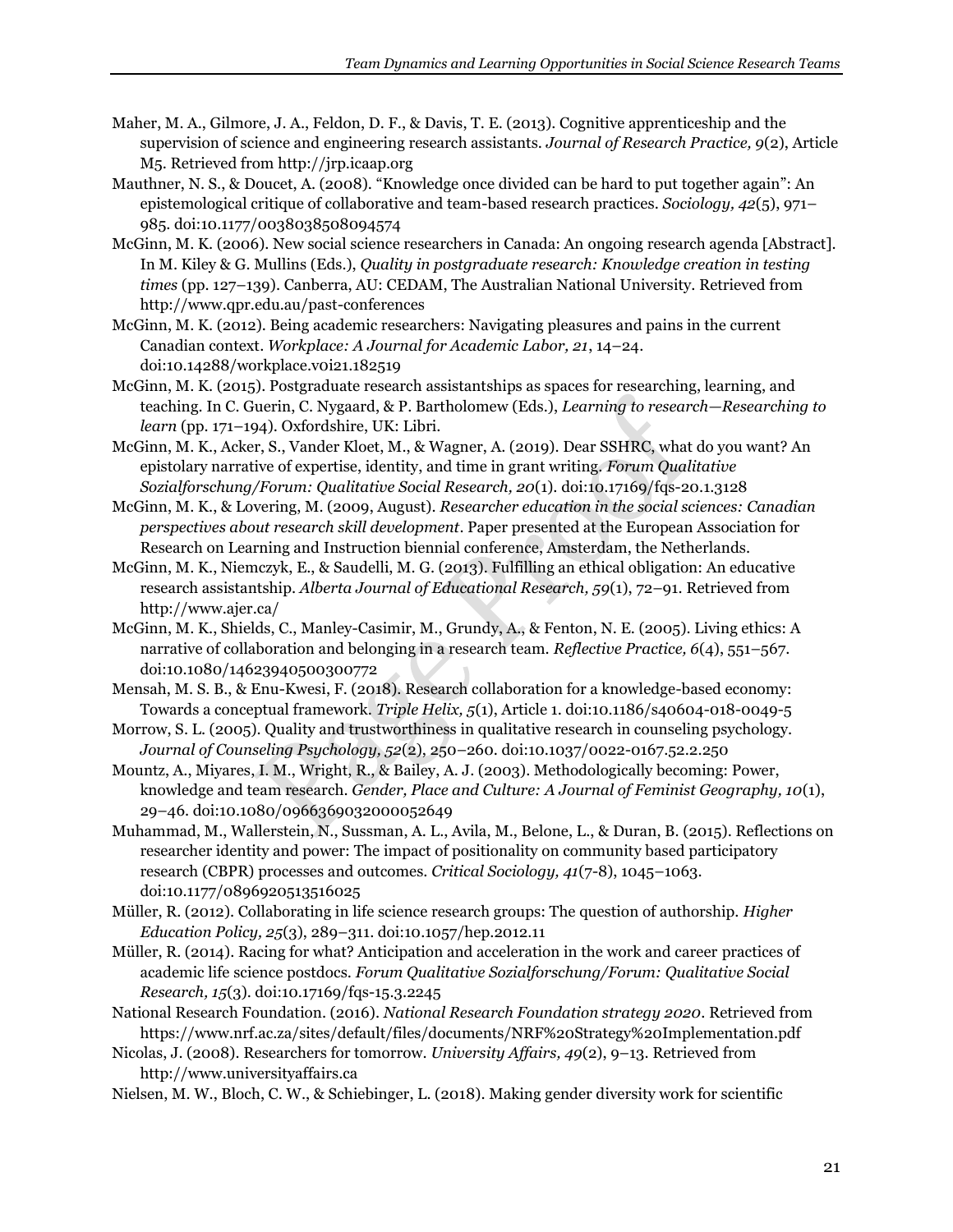discovery and innovation. *Nature Human Behaviour, 2*, 726–734. doi:10.1038/s41562-018-0433-1

- Niemczyk, E. (2018). Rethinking research education in globalised times: Perspectives of European postdoctoral fellows. *Journal of Contemporary Educational Studies/Sodobna Pedagogika, 69*(2), 144– 159. Retrieved from https://www.sodobna-pedagogika.net/en/
- Niemczyk, E. K. (2019). Mentorship within doctoral research assistantships: A Canadian case study. *Alberta Journal of Educational Research, 65*(3), 221–237. Retrieved from http://www.ajer.ca/
- Nygaard, L. P. (2017). Publishing and perishing: An academic literacies framework for investigating research productivity. *Studies in Higher Education, 42*(3), 519–532. doi:10.1080/03075079.2015.1058351
- Nyquist, J. D., & Wulff, D. H. (1996). *Working effectively with graduate assistants*. Thousand Oaks, CA: Sage.
- Osbakken, S. L. (2014). *Gendered intersections: Negotiating power, status, and identity in interdisciplinary science* (Doctoral dissertation). Retrieved from https://deepblue.lib.umich.edu
- Owusu, F., Kalipeni, E., Awortwi, N., & Kiiru, J. M. M. (2017). Building research capacity for African institutions: Confronting the research leadership gap and lessons from African research leaders. *International Journal of Leadership in Education, 20*(2), 220–245. doi:10.1080/13603124.2015.1046497
- Perez, R. J., Robbins, C. K., Harris, L., Jr., & Montgomery, C. (2019). Exploring graduate students' socialization to equity, diversity, and inclusion. *Journal of Diversity in Higher Education, 13*(2), 133– 145. doi:10.1037/dhe0000115
- Peuravaara, K. (2015). Reflections on collaborative research: To what extent and on whose terms? *Scandinavian Journal of Disability Research, 17*(3), 272–283. doi:10.1080/15017419.2013.859178
- Rawlings, C. M., & McFarland, D. A. (2011). Influence flows in the academy: Using affiliation networks to assess peer effects among researchers. *Social Science Research, 40*(3), 1001–1017. doi:10.1016/j.ssresearch.2010.10.002
- Ritchie, S. M., & Rigano, D. L. (2007). Solidarity through collaborative research. *International Journal of Qualitative Studies in Education, 20*(2), 129–150. doi:10.1080/09518390601159610
- Roller, M. R., & Lavrakas, P. J. (2015). *Applied qualitative research design: A total quality framework approach*. New York, NY: Guilford .
- Secretariat on Responsible Conduct of Research. (2016). *Tri-agency framework: Responsible conduct of research*. Retrieved from http://www.rcr.ethics.gc.ca/eng/documents/Framework2016- CadreReference2016\_eng.pdf
- Semin, G. R., & Smith, E. R. (2013). Socially situated cognition in perspective. *Social Cognition, 31*(2), 125–146. doi:10.1521/soco.2013.31.2.125
- Smith, L. T. (2012). *Decolonizing methodologies: Research and indigenous peoples* (2nd ed.). London, UK: Zed.
- Social Sciences and Humanities Research Council of Canada. (2016). *Advancing knowledge for Canada's future: Enabling excellence, building partnerships, connecting research to Canadians*. Retrieved from http://www.sshrc-crsh.gc.ca/about-au\_sujet/publications/strategic\_plans-plans\_strategiqueseng.aspx
- Strauss, W., & Howe, N. (1991). *Generations: The history of America's future, 1584 to 2069*. New York, NY: Quill.
- Strike, K. A., Anderson, M. S., Curren, R., van Geel, T., Pritchard, I., & Robertson, E. (2002). *Ethical standards of the American Educational Research Association: Cases and commentary*. Washington, DC: AERA.
- Sumsion, J. (2014). Opening up possibilities through team research: An investigation of infants' lives in early childhood education settings. *Qualitative Research, 14*(2), 149–165. doi:10.1177/1468794112468471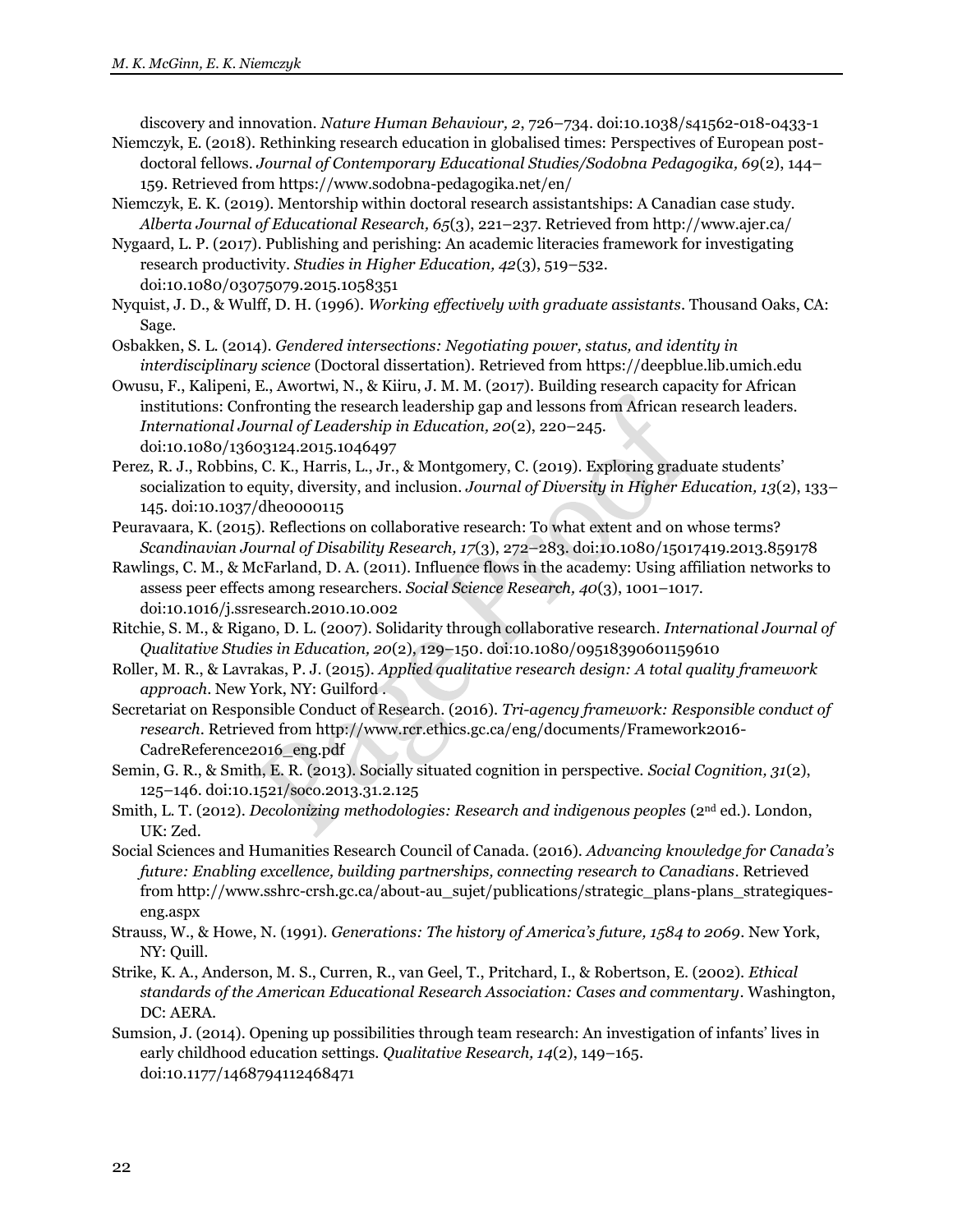- UK Research and Innovation. (2018). *Strategic prospectus: Building the UKRI strategy*. Retrieved from https://www.ukri.org/files/about/ukri-strategy-document-pdf
- van den Besselaar, P., Hemlin, S., & van der Weijden, I. (2012). Collaboration and competition in research [Editorial]. *Higher Education Policy, 25*(3), 263–266. doi:10.1057/hep.2012.16
- VanLandingham, M. J. (2015). Promoting teamwork, from within and from afar. In R. Dingwall & M. B. McDonnell (Eds.), *The SAGE handbook of research management* (pp. 327–335). Thousand Oaks, CA: Sage.
- Vignoles, V. L. (2019). Identity: Personal and social. In K. Deaux & M. Snyder (Eds.), *The Oxford handbook of personality and social psychology* (2nd ed., pp. 289–315). New York: Oxford University Press.
- Walsh, A., Brugha, R., & Byrne, E. (2016). "The way the country has been carved up by researchers": Ethics and power in North–South public health research. *International Journal for Equity in Health, 15*, Article 204. doi:10.1186/s12939-016-0488-4
- Wegener, C., & Tanggaard, L. (2013). Supervisor and student co-writing: An apprenticeship perspective. *Forum Qualitative Sozialforschung/Forum: Qualitative Social Research, 14*(3). doi:10.17169/fqs-14.3.2030
- Wenger, E. (2010). Communities of practice and social learning systems: The career of a concept. In C. Blackmore (Ed.), *Social learning systems and communities of practice* (pp. 179–198). London, UK: Springer.
- Wilson, M., & Holligan, C. (2013). Performativity, work-related emotions and collective research identities in UK university education departments: An exploratory study. *Cambridge Journal of Education, 43*(2), 223–241. doi:10.1080/0305764X.2013.774321
- Wong, D., Pugh, K., & the Dewey Ideas Group at Michigan State University. (2001). Learning science: A Deweyan perspective. *Journal of Research in Science Teaching, 38*(3), 317–336. doi:10.1002/1098- 2736(200103)38:3<317::AID-TEA1008>3.0.CO;2-9
- Ylijoki, O.-H. (2013). Boundary-work between work and life in the high-speed university. *Studies in Higher Education, 38*(2), 242–255. doi:10.1080/03075079.2011.577524
- Ylijoki, O.-H. (2015). Conquered by project time? In P. Gibbs, O.-H. Ylijoki, C. Guzmán- Valenzuela, & R. Barnett (Eds.), *Universities in the flux of time* (pp. 94–107). Abingdon, UK: Routledge.
- Ylijoki, O.-H., & Mäntylä, H. (2003). Conflicting time perspectives in academic work. *Time & Society, 12*(1), 55–78. doi:10.1177/0961463X03012001364

*Michelle K. McGinn* is Associate Vice-President Research and Professor of Education at Brock University. Her primary interests relate to research collaboration, researcher development, scholarly writing, and ethics in academic practice. She is a co-investigator on the Academic Researchers in Challenging Times project (see https://arictproject.com/).

*Professor Ewelina K. Niemczyk* has experience in a variety of teaching and research positions in Canadian and South African contexts. Her scholarly work focuses on research education and research practice, higher education for sustainable development, as well as education in BRICS (Brazil, Russia, India, China and South Africa) countries. In terms of the former, Prof. Niemczyk explores current research realities associated with the demands of research productivity and researcher development. The line of research across the BRICS member states examines educational practices that can be shared to maximize quality of education. As a President of the BRICSEd Association—under the BRICS@NWU, she is dedicated to promote academic excellence across the BRICS countries and beyond. Professor Niemczyk's scholarly interests are reinforced through the modules she teaches at North-West University